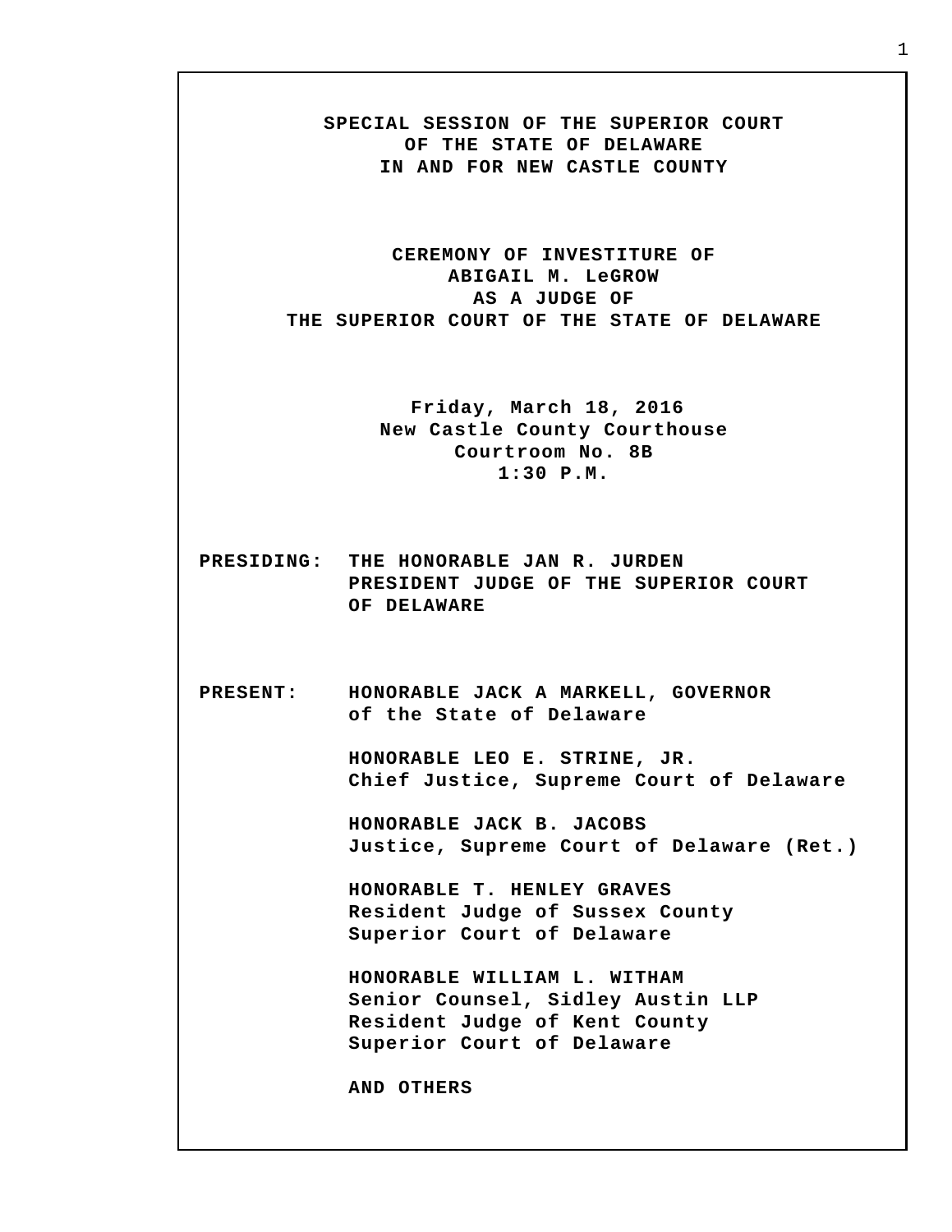**INDEX INVOCATION Reverend Brad Hinton 3:11 CALL TO ORDER & WELCOME Honorable Jan R. Jurden, President Judge Superior Court of Delaware 4:8 ADMINISTRATION OF THE OATH OF OFFICE Honorable Leo E. Strine, Jr. Chief Justice, Supreme Court of Delaware 5:19 REMARKS: Honorable Jack A. Markell, Governor of the State of Delaware 10:8 Honorable Jack B. Jacobs Senior Counsel, Sidley Austin LLP Justice, Supreme Court of Delaware (Ret.) 15:18 Jennifer C. Wasson, Esq. Partner, Potter Anderson & Carroon LLP 26:8 GREETINGS BY THE INDUCTEE Honorable Abigail M. LeGrow Judge, Superior Court of Delaware 32:14 \*Pledge of Allegiance led by Matthew & Hannah LeGrow Children of Judge LeGrow \*The Bible held by Brian C. LeGrow, Esq. Husband of Judge LeGrow \*Robing assisted by F.E. and Diane Myers Parents of Judge LeGrow**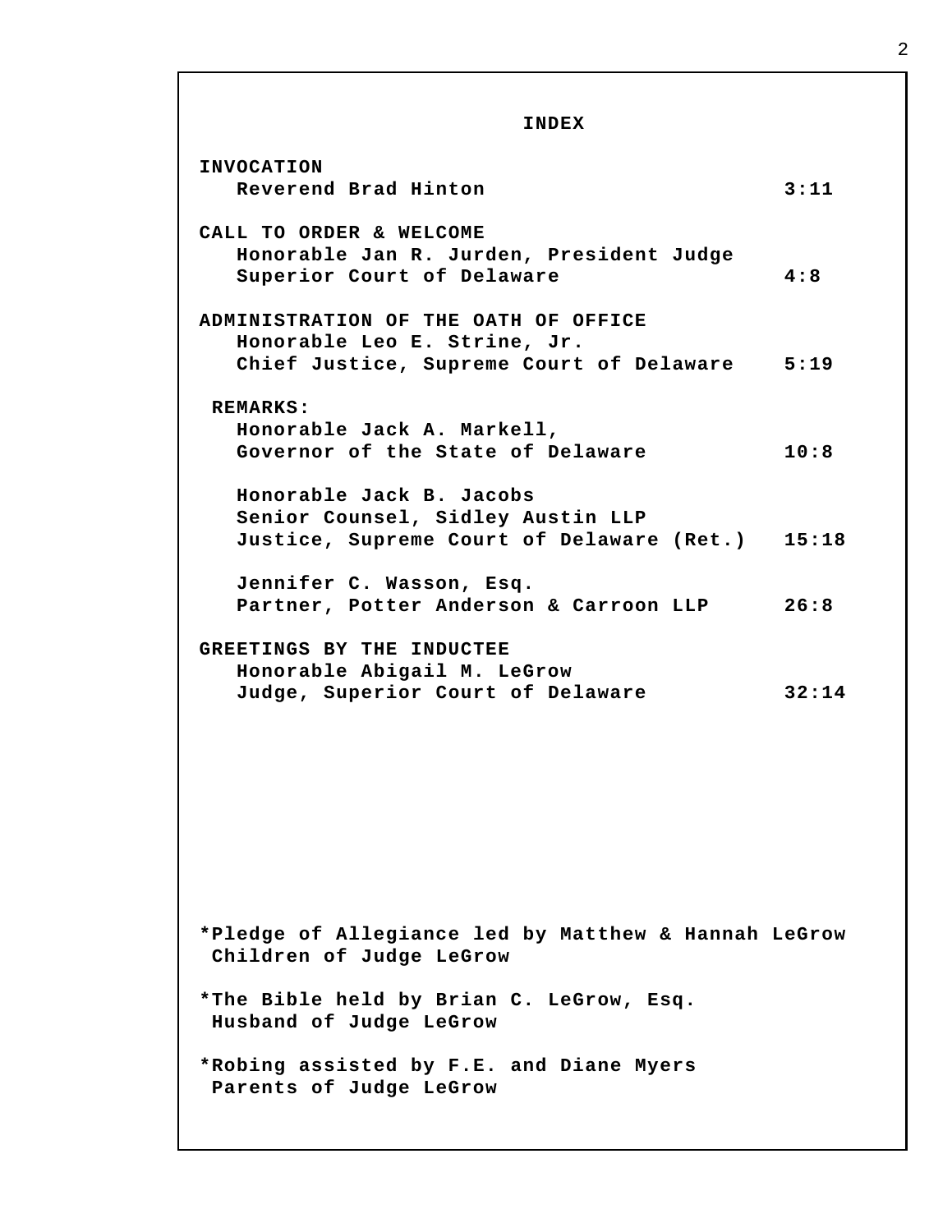1 2 3 4 5 6 7 8 9 10 11 12 13 14 15 16 17 18 19 20 21 22 23 **Friday, March 18, 2016 Courtroom No. 8B 1:30 P.M. PRESENT: As noted. PRESIDENT JUDGE JURDEN: Good afternoon. Please remain standing for the invocation. Reverend. Reverend Brad Hinton, Rector at St. David's Episcopal Church. ------ INVOCATION ------ REVEREND HINTON: Over three millennia ago, the Hebrew psalmist said, "Teach me your statutes, oh, Lord, that I may apply my heart to wisdom." Let us pray: Almighty God, whose ways are just and whose judgments are true, guide with your never-failing wisdom the courts of this land. Give to our judges, and especially to your servant Abigail, patience, integrity, and compassion. That remembering the people they serve are yours, they may discern the truth and impartially administer justice, through Jesus Christ, our Lord. Amen.**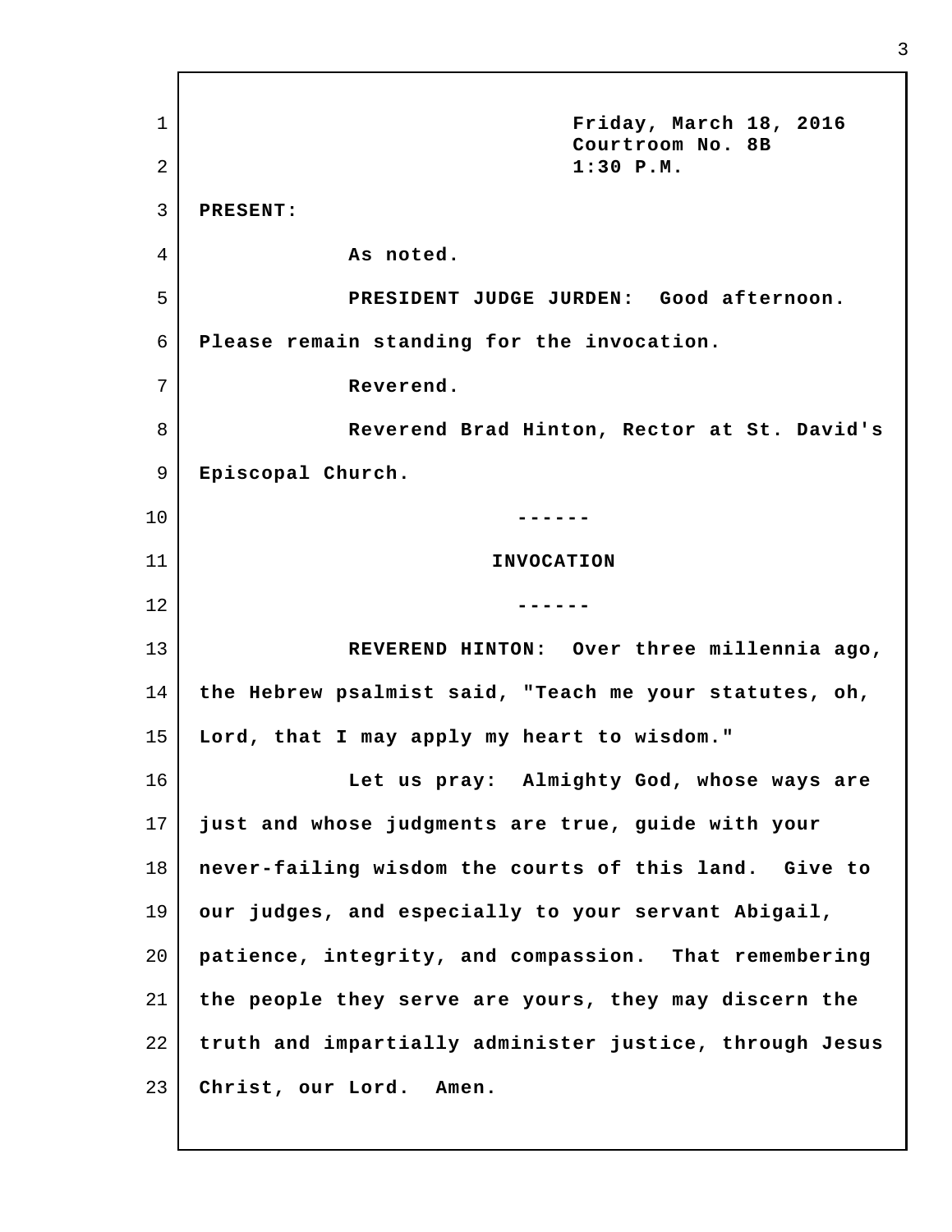1 2 3 4 5 6 7 8 9 10 11 12 13 14 15 16 17 18 19 20 21 22 23 **THE AUDIENCE: Amen. PRESIDENT JUDGE JURDEN: Thank you, Reverend. And now, we are going to be led in the pledge of allegiance by Hannah and Matthew LeGrow. (Recitation of the Pledge of Allegiance.) ------ CALL TO ORDER AND WELCOME ------ PRESIDENT JUDGE JURDEN: Good afternoon, again. I am joined on the Bench today by Resident Judge Graves of Sussex County and Resident Judge Witham of Kent County, and our brethren of the Superior Court and the Supreme Court in the jury box. We are delighted to be in Special Session today for the investiture of Abigail M. LeGrow as a judge of the Superior Court. And the Court would like to recognize her many family members and friends who have joined us today, including her husband Brian; Matthew and Hannah, who you've already met; Judge LeGrow's parents, F. E. and Diane Myers; and her in-laws, Bruce and Muriel LeGrow; and her Aunt Lynn, who I've just met today, who has joined us, as well; and her**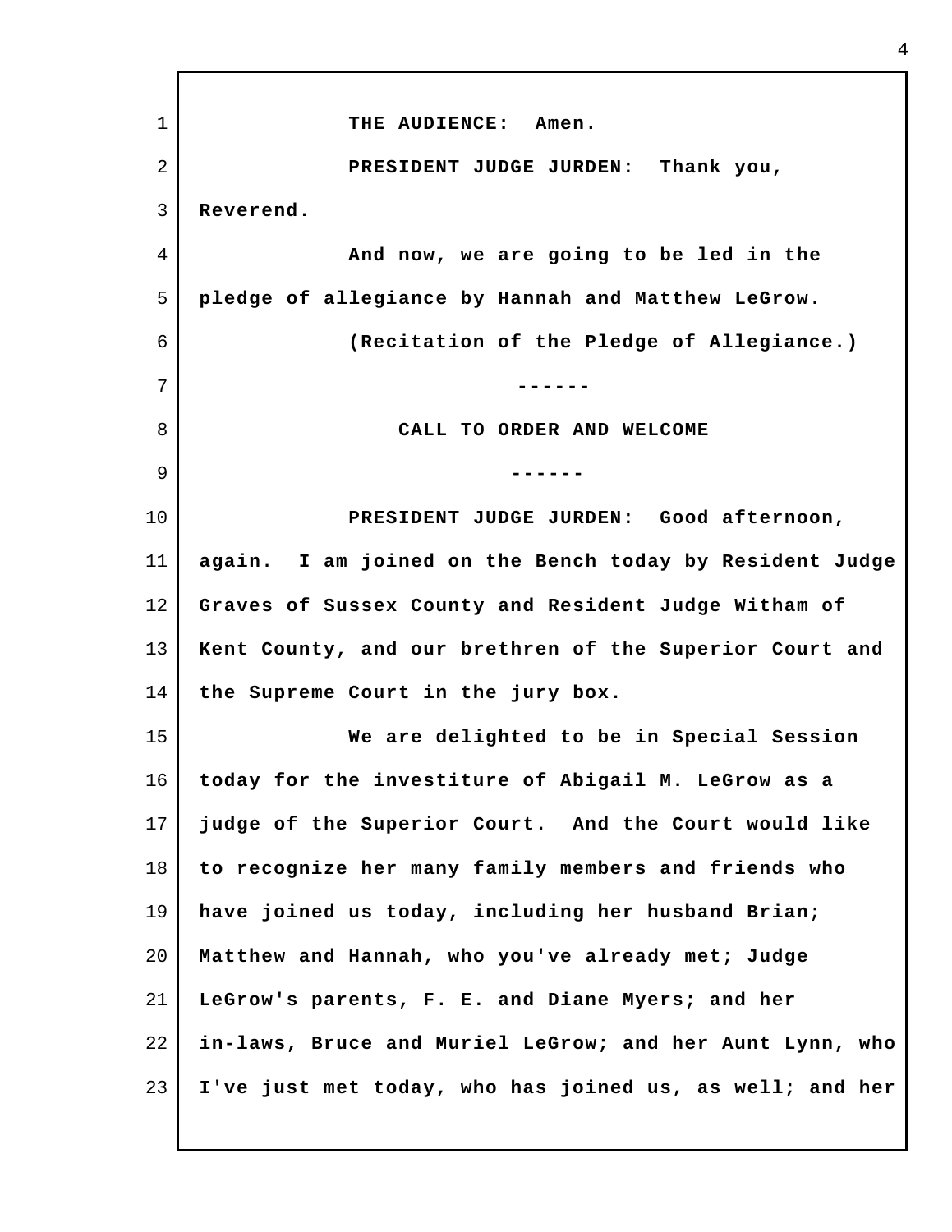| $\mathbf{1}$ | sister Alexis Wise. Welcome. It's a very proud day.      |
|--------------|----------------------------------------------------------|
| 2            | (Applause.)                                              |
| $\mathbf{3}$ | PRESIDENT JUDGE JURDEN: When I got the list              |
| 4            | of family members, I decided not to meet everybody,      |
| 5            | especially since there are too many cousins and et       |
| 6            | cetera (applause and laughter), and time won't allow it. |
| 7            | But welcome, everybody.                                  |
| 8            | The Court would like to recognize Governor               |
| 9            | Markell and Justice Jacobs and former Chancellor William |
| 10           | Chandler -- I think he's here; is he here? He couldn't   |
| 11           | be here; okay $-$ and members of the General Assembly,   |
| 12           | the elected officials, members of the Delaware Supreme   |
| 13           | Court, the judiciary and Bar, to all a warm and special  |
| 14           | welcome on this very great day.                          |
| 15           | And it's now my pleasure to ask our Chief                |
| 16           | Justice Leo Strine to administer the Oath of Office.     |
| 17           | Your Honor.                                              |
| 18           |                                                          |
| 19           | ADMINISTRATION OF THE OATH OF OFFICE                     |
| 20           |                                                          |
| 21           | CHIEF JUSTICE STRINE: Thank you, President               |
| 22           | Judge.                                                   |
| 23           | PRESIDENT JUDGE JURDEN: Brian LeGrow, her                |
|              |                                                          |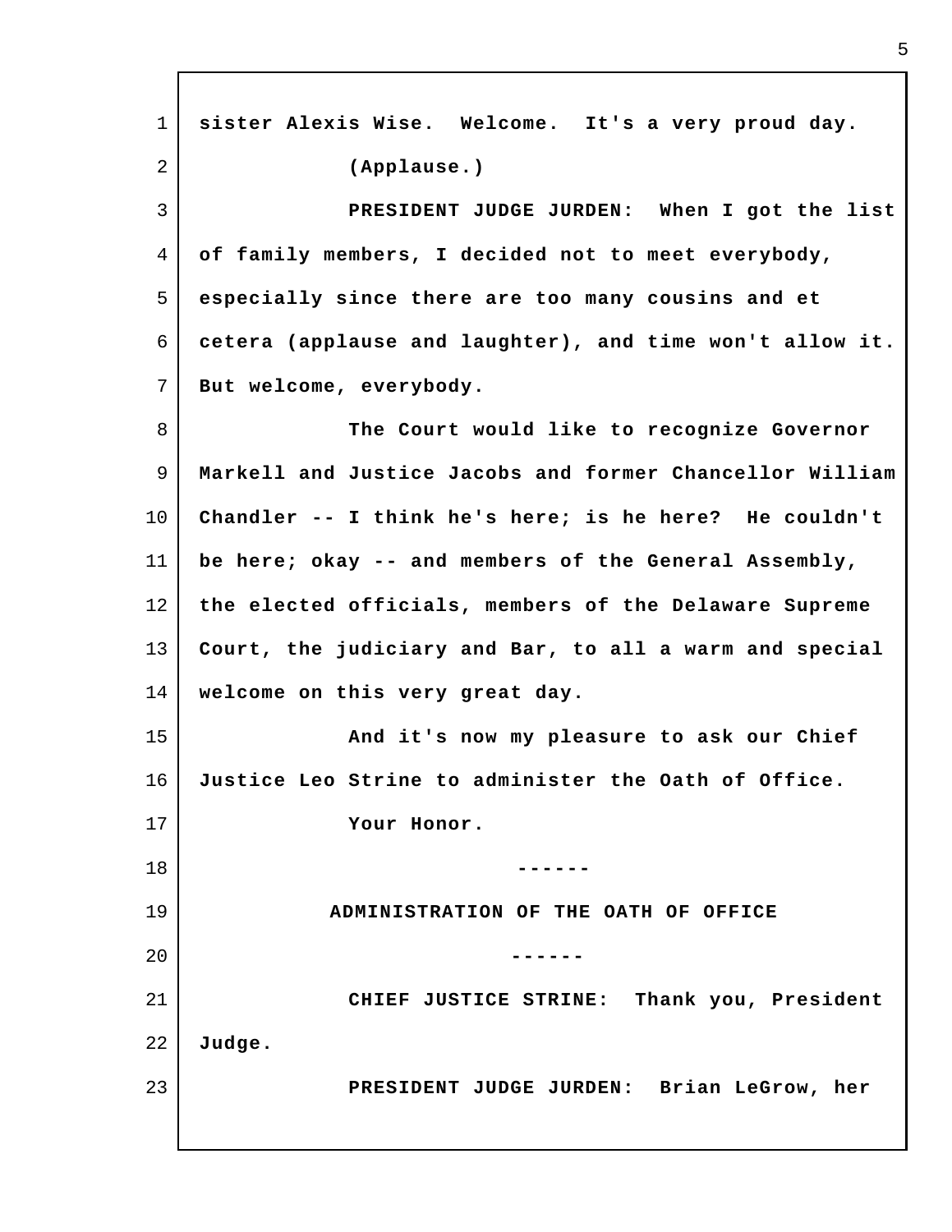1 2 3 4 5 6 7 8 9 10 11 12 13 14 15 16 17 18 19 20 21 22 23 **husband (applause). Brian LeGrow will hold the Bible and Judge LeGrow will be assisted with her robing by her parents. CHIEF JUSTICE STRINE: Are you prepared to take the oath? JUDGE LeGROW: I am. CHIEF JUSTICE STRINE: Please place your right hand on the Bible, raise your left hand, and repeat after me: I -- JUDGE LeGROW: I, Abigail LeGrow -- CHIEF JUSTICE STRINE: -- do proudly swear -- JUDGE LeGROW: -- do proudly swear -- CHIEF JUSTICE STRINE: -- to carry out the responsibilities -- JUDGE LeGROW: -- to carry out the responsibilities -- CHIEF JUSTICE STRINE: -- of the office of -- JUDGE LeGROW: -- of the office of -- CHIEF JUSTICE STRINE: -- judge of the Superior Court --**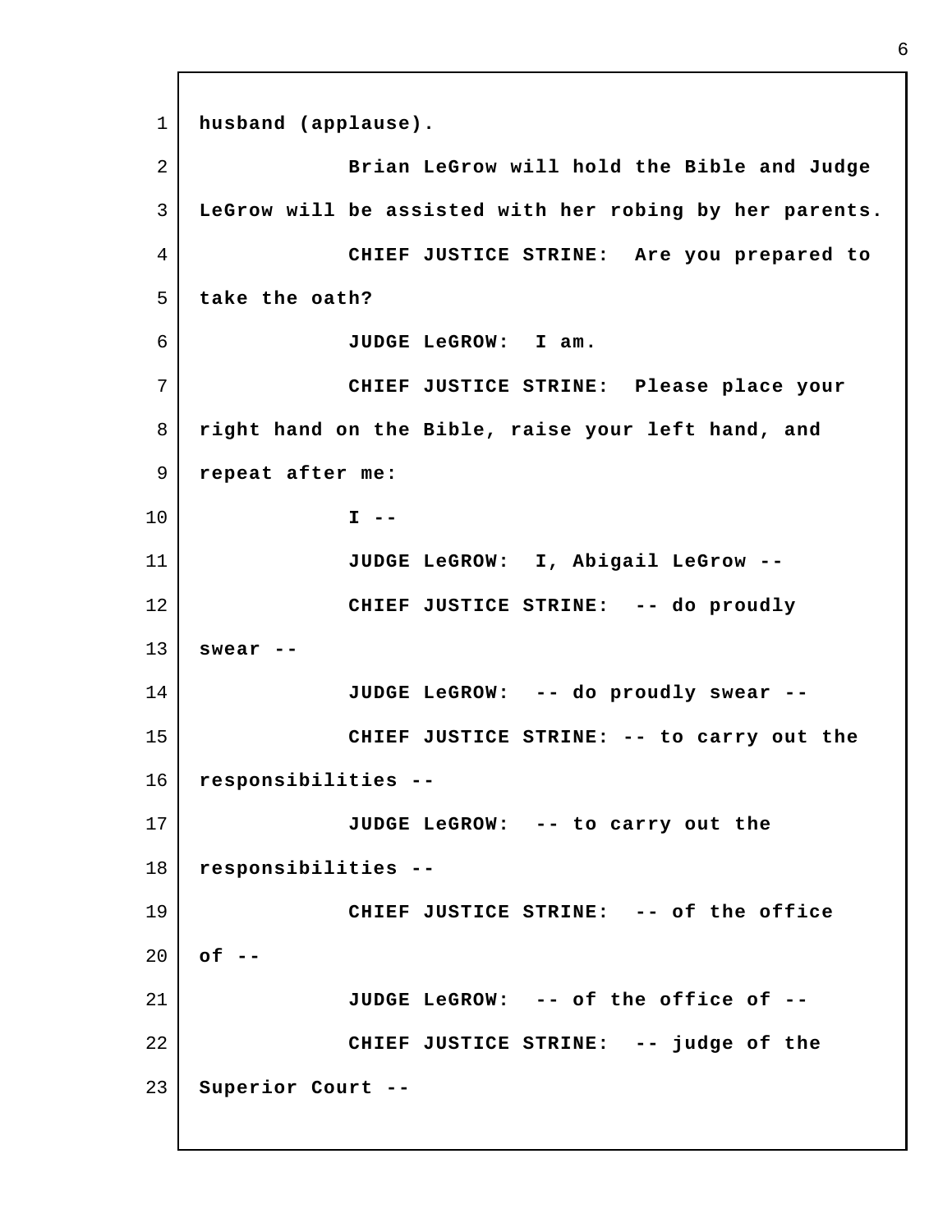1 2 3 4 5 6 7 8 9 10 11 12 13 14 15 16 17 18 19 20 21 22 23 **JUDGE LeGROW: -- judge of the Superior Court -- CHIEF JUSTICE STRINE: -- to the best of my ability -- JUDGE LeGROW: -- to the best of my ability -- CHIEF JUSTICE STRINE: -- freely acknowledging -- JUDGE LeGROW: -- freely acknowledging -- CHIEF JUSTICE STRINE: -- that the powers -- JUDGE LeGROW: -- that the powers -- CHIEF JUSTICE STRINE: -- of this office -- JUDGE LeGROW: -- of this office -- CHIEF JUSTICE STRINE: -- flow from the people -- JUDGE LeGROW: -- flow from the people -- CHIEF JUSTICE STRINE: -- I am privileged to represent. JUDGE LeGROW: -- I am privileged to represent. CHIEF JUSTICE STRINE: I further swear -- JUDGE LeGROW: I further swear -- CHIEF JUSTICE STRINE: -- always to place**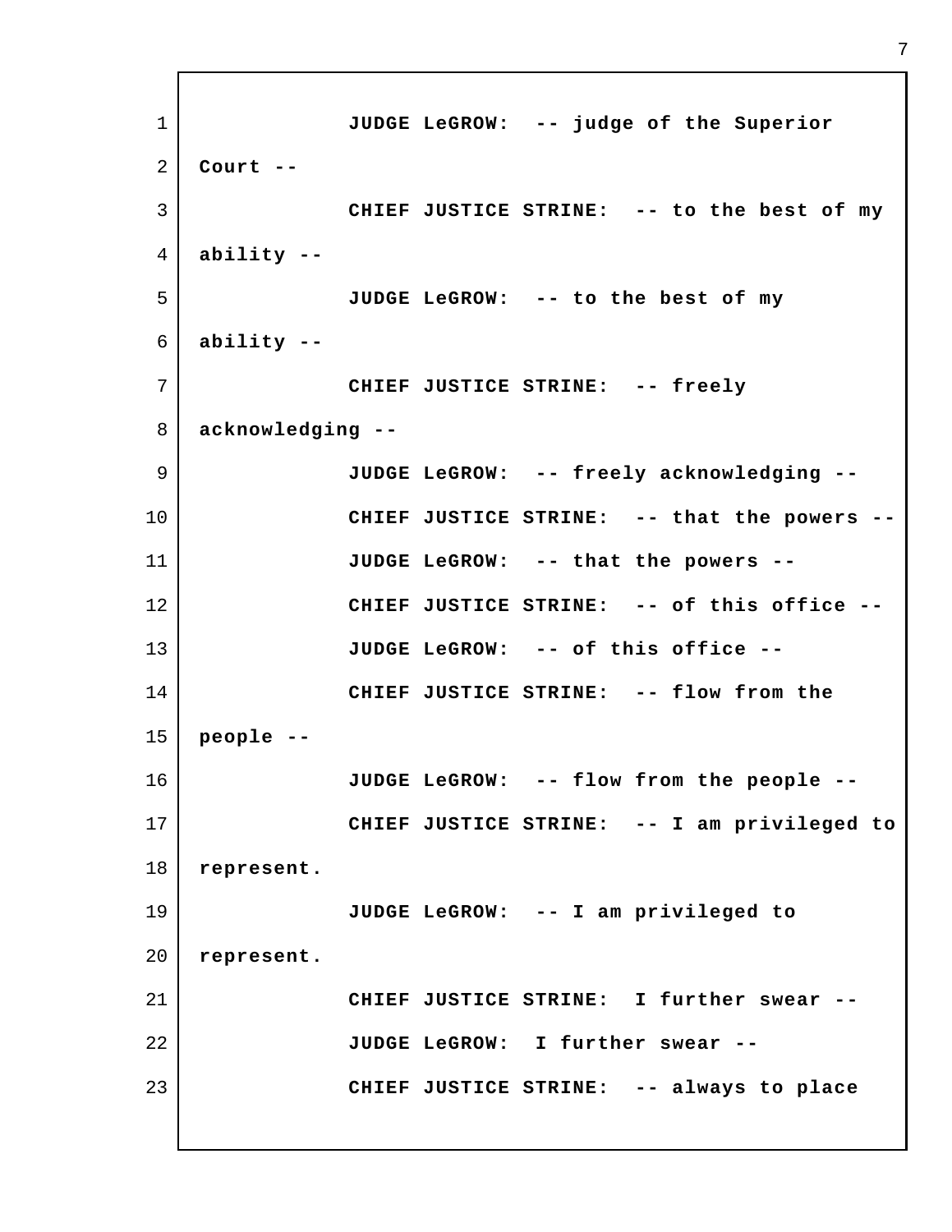1 2 3 4 5 6 7 8 9 10 11 12 13 14 15 16 17 18 19 20 21 22 23 **the public interest -- JUDGE LeGROW: -- always to place the public interest -- CHIEF JUSTICE STRINE: -- above any special or personal interests -- JUDGE LeGROW: -- above any special or personal interests -- CHIEF JUSTICE STRINE: -- and to respect the right -- JUDGE LeGROW: -- and to respect the right -- CHIEF JUSTICE STRINE: -- of future generations -- JUDGE LeGROW: -- of future generations -- CHIEF JUSTICE STRINE: -- to share the rich historic -- JUDGE LeGROW: -- to share the rich historic -- CHIEF JUSTICE STRINE: -- and natural heritage of Delaware. JUDGE LeGROW: -- and natural heritage of Delaware. CHIEF JUSTICE STRINE: In doing so --**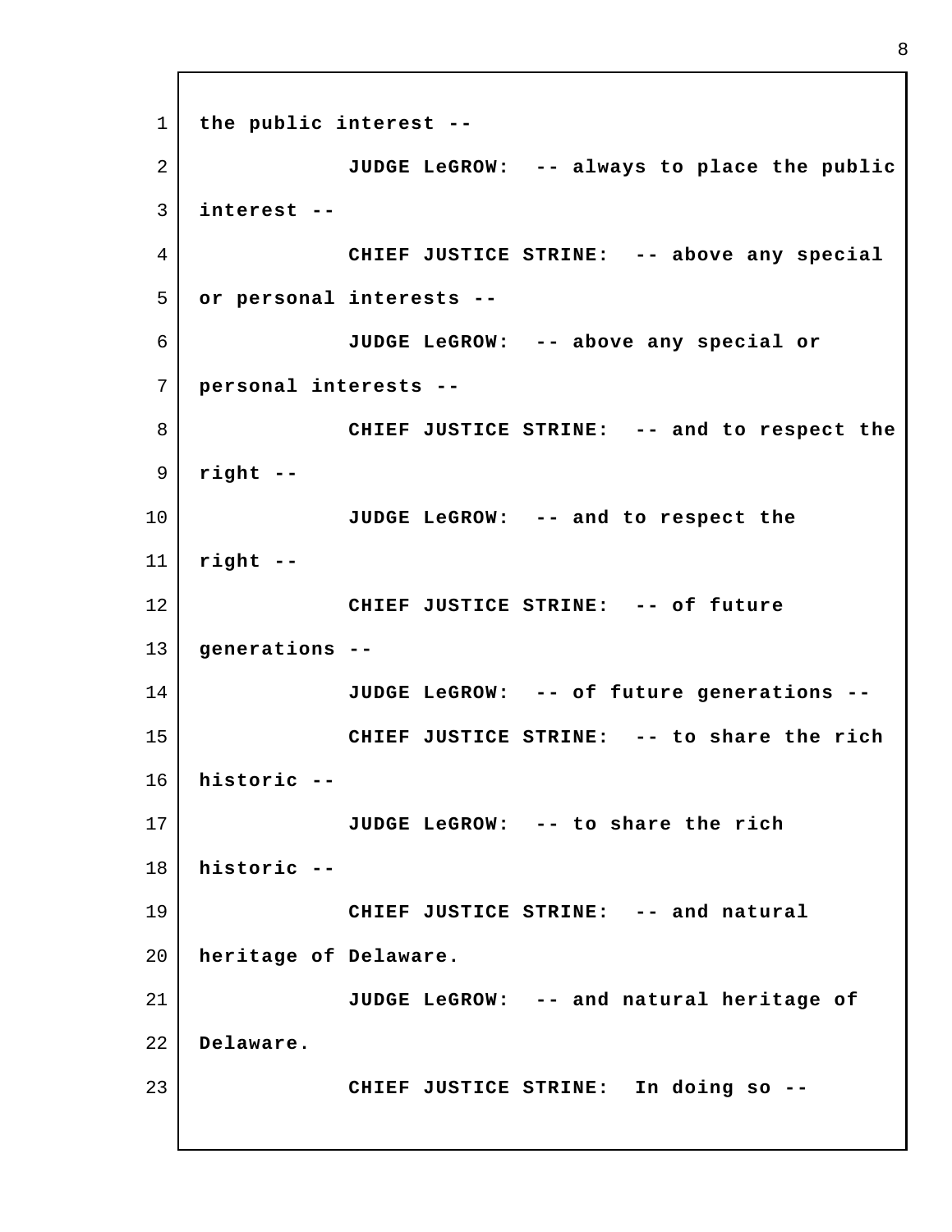1 2 3 4 5 6 7 8 9 10 11 12 13 14 15 16 17 18 19 20 21 22 23 **JUDGE LeGROW: In doing so -- CHIEF JUSTICE STRINE: -- I will always uphold and defend -- JUDGE LeGROW: -- I will always uphold and defend -- CHIEF JUSTICE STRINE: -- the Constitutions of my country and my state -- JUDGE LeGROW: -- the Constitutions of my country and my state -- CHIEF JUSTICE STRINE: -- so help me God. JUDGE LeGROW: -- so help me God. CHIEF JUSTICE STRINE: Congratulations, Judge LeGrow. (Applause.) (Robing of Judge LeGrow assisted by her parents.) PRESIDENT JUDGE JURDEN: Welcome, Judge LeGrow. And may I say how happy I am to finally have another Dickinson School of Law graduate on the Bench. It's been a long time. The Court is pleased to recognize our Governor, Jack K. Markell. Governor.**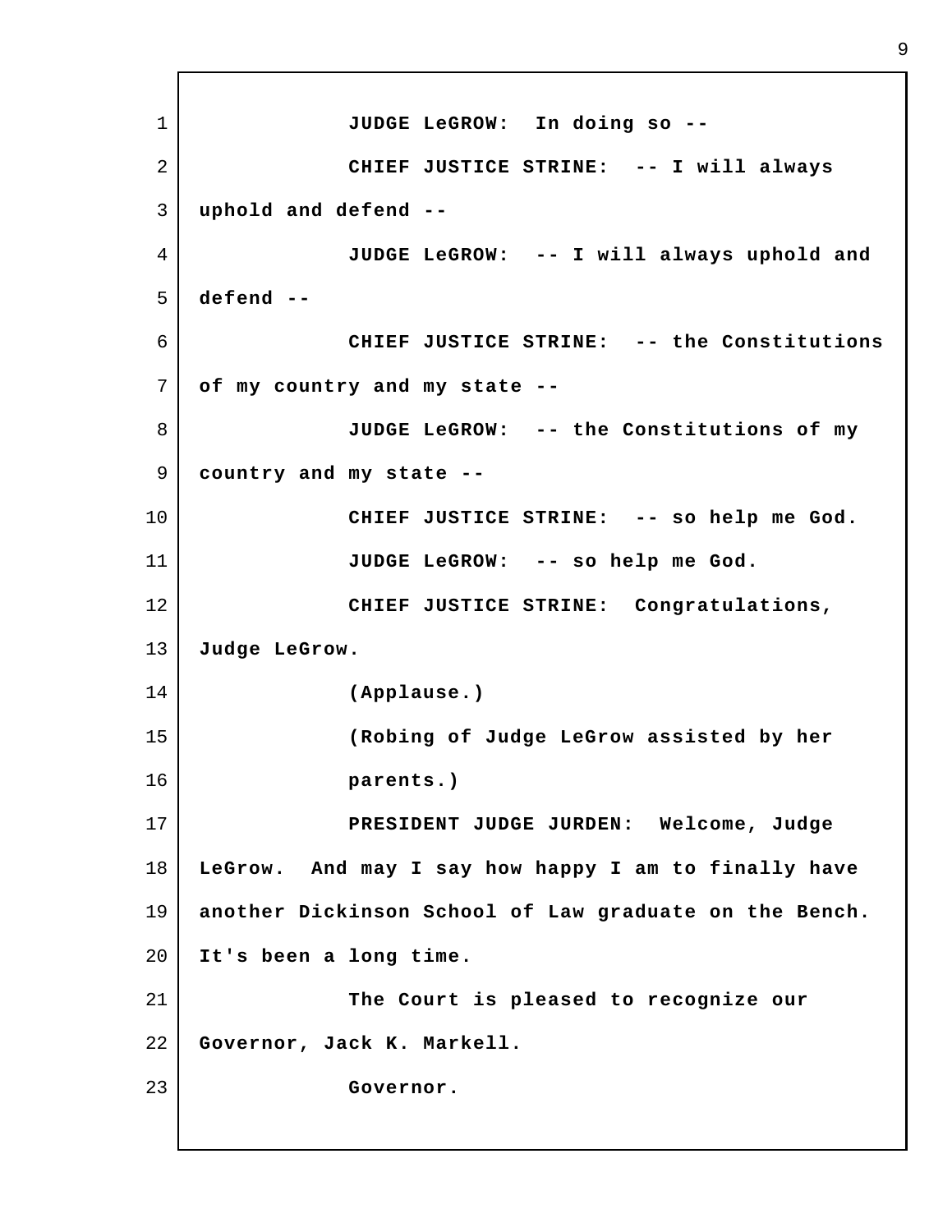1 2 3 4 5 6 7 8 9 10 11 12 13 14 15 16 17 18 19 20 21 22 23 **I know this is your first and best -- (Applause and laughter.) GOVERNOR MARKELL: I was sort of waiting for the same on-the-count-of-three that you gave Matthew. PRESIDENT JUDGE JURDEN: Don't make me do that. ------ REMARKS BY THE HONORABLE JACK A. MARKELL, GOVERNOR ------ GOVERNOR MARKELL: Well, absent that, I'm hoping that Matthew might lend me a few of those colored pencils because Justice Jacobs told me that he's got a 30-minute set of remarks (laughter). So, I want to start, obviously, with congratulations. It's very well deserved and I know you're going to do a good job. JUDGE LeGROW: Thank you. GOVERNOR MARKELL: I want to thank the members of the Judicial Nominating Commission who have worked so hard over these last several years. There's just been so many appointments and I think they've done a wonderful job. I'm sorry that Chancellor Chandler is not here today because he, I think, really hadn't quite**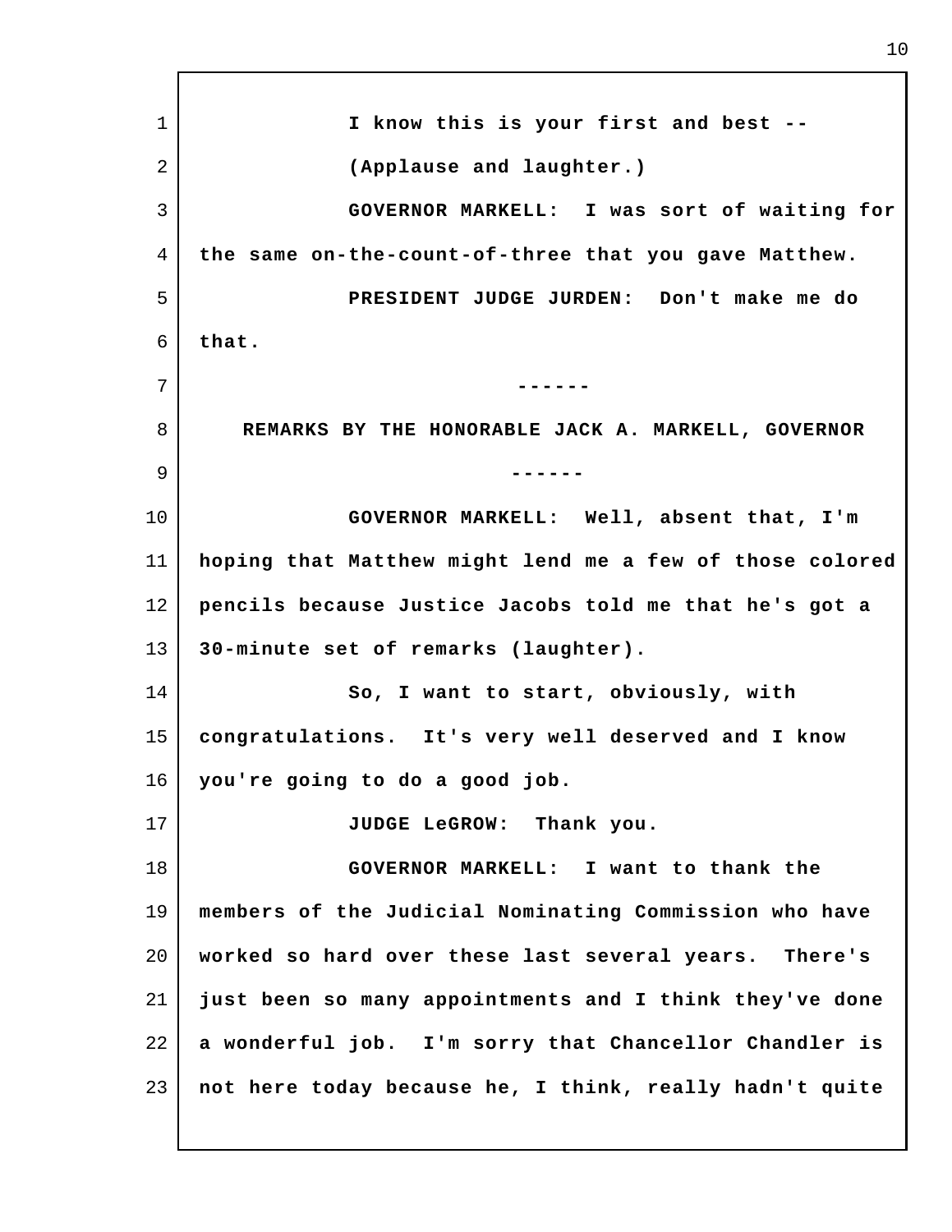| $\mathbf{1}$   | anticipated the workload when I first asked him to       |
|----------------|----------------------------------------------------------|
| $\overline{2}$ | assume that role. But he and the JNC have gone a great   |
| 3              | And I also want to thank the members of the<br>job.      |
| 4              | Senate. I do see many members of the Senate who are      |
| 5              | here, or not, but I do appreciate all of them for the    |
| 6              | great and timely work that they have done, as well.      |
| $\overline{7}$ | You know, in the complicated circumstances,              |
| 8              | both criminal and civil, that are placed before this     |
| 9              | Court where the liberty of a defendants, the safety of a |
| $10 \,$        | community, or where the fair resolution of a civil legal |
| 11             | dispute are at stake, we rely on members of our          |
| 12             | judiciary to make informed and wise choices that ensure  |
| 13             | that the law is applied fairly and to ensure that        |
| 14             | justice, justice for all is served. And we are           |
| 15             | fortunate here in Delaware to have a deep bench of       |
| 16             | smart, experienced, and effective judges who do this     |
| 17             | critically important work, and they're sitting here, and |
| 18             | they're sitting over there. And to all of you, I am      |
| 19             | most grateful.                                           |
| 20             | Over the last seven years, I have had the                |
| 21             | privilege of nominating many members of the Superior     |
| 22             | Court and the other courts, and I am very proud today to |
| 23             | have nominated your newest member, Abby LeGrow.          |

I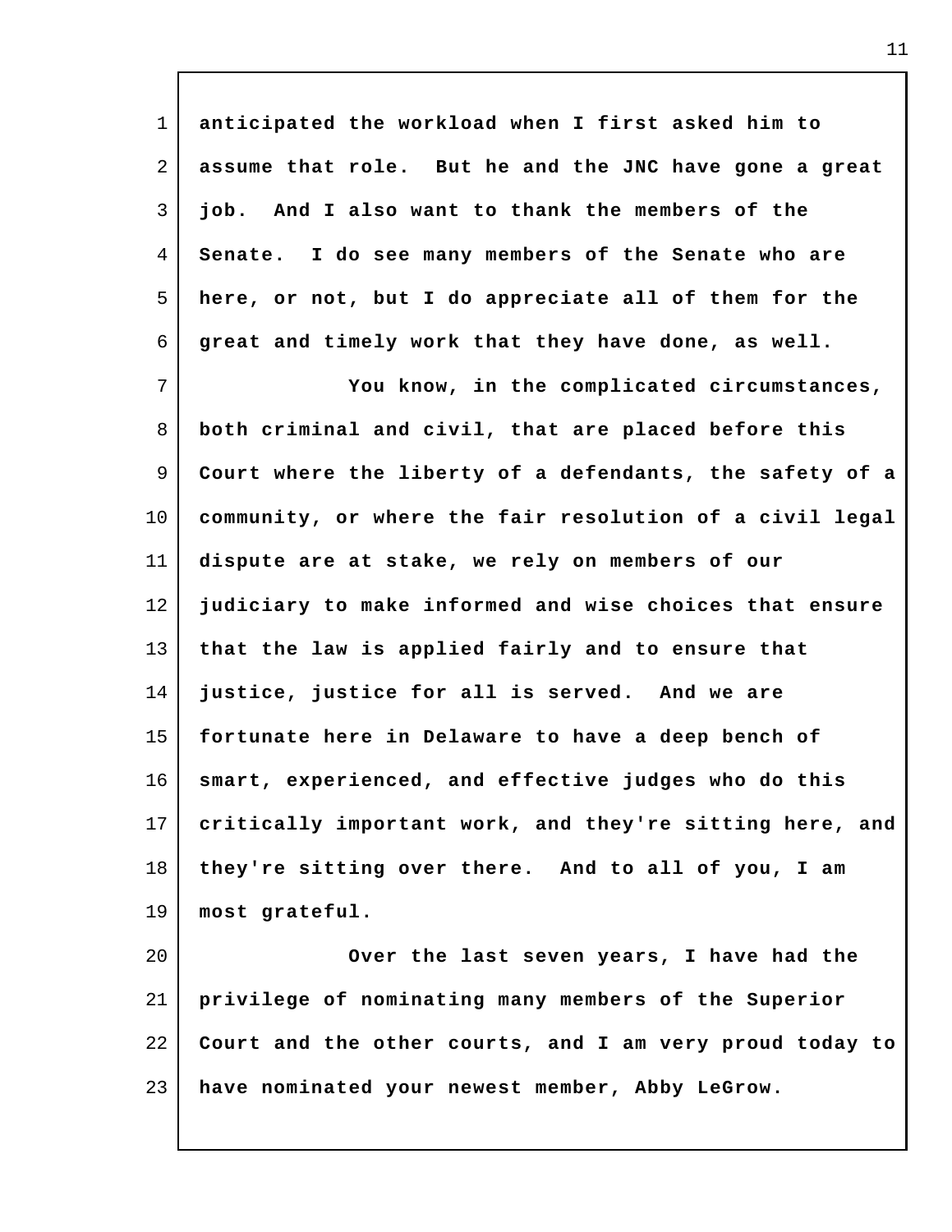1 2 3 4 5 6 7 8 9 10 11 12 13 14 15 16 17 18 19 20 21 22 23 **In having had the opportunity to nominate so many judges, I have come to appreciate the attributes of judicial temperament when I consider the applicants - whether the person exhibits compassion, decisiveness, openmindedness, sensitivity, courtesy, patience, freedom from bias, and a commitment to equal justice, because it's these attributes of judicial temperament along with the knowledge of the law and its proper application that lead judges to make wise decisions that are respected by the parties to which they applied, and also, to build confidence in the citizens that we serve. And by your presence here today, it is clear to me that each of you who know and who have worked with Abby agree that by these measures she will make a terrific judge on the Superior Court. She takes on her new responsibilities with very impressive legal credentials. She's obviously got a keen intellect and her commitment to the law has been evident for a long time. She graduated valedictorian of her class and editor of the Law Review at the Dickinson School of Law. Were you also the valedictorian of your class or should I not go there?**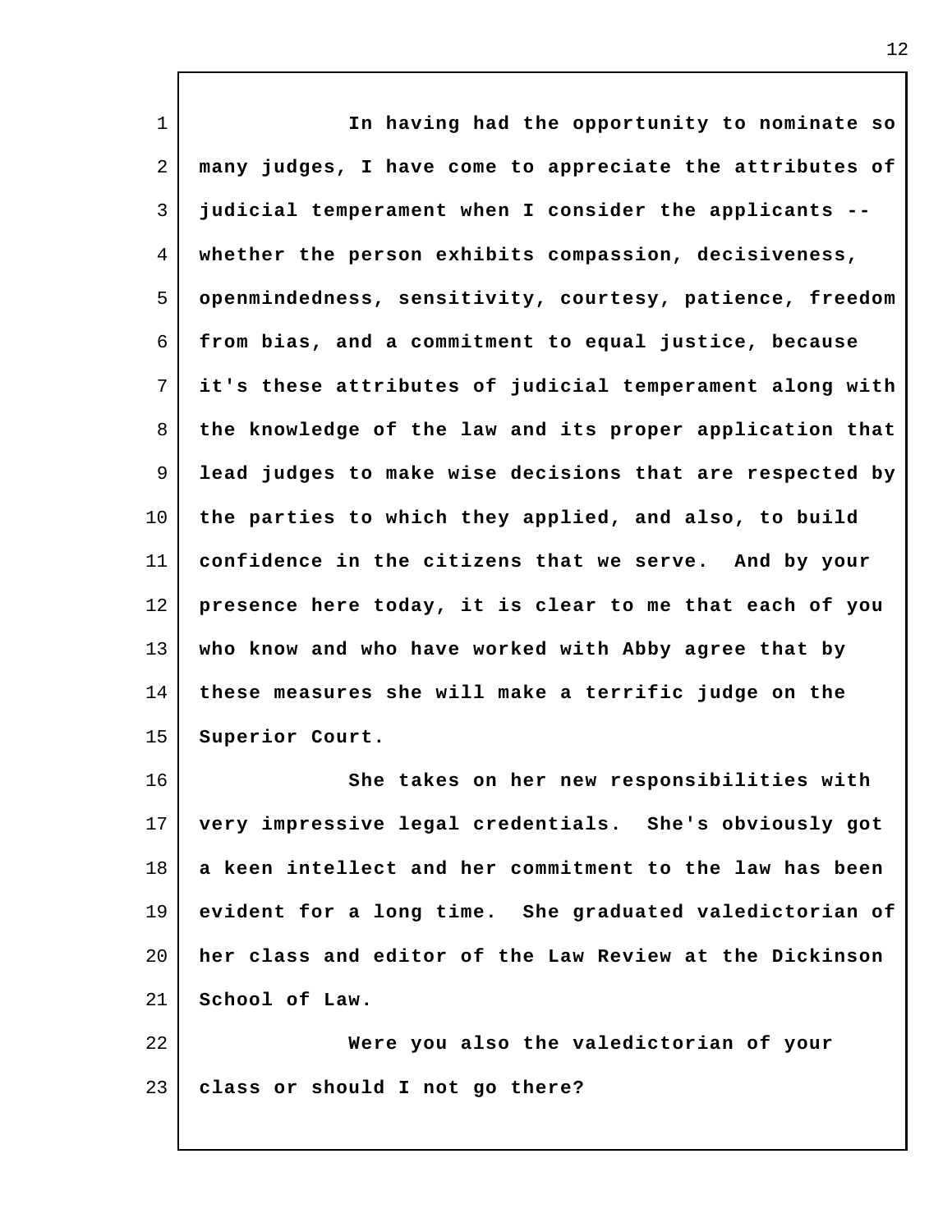1 2 3 4 5 6 7 8 9 10 11 12 13 14 15 16 17 18 19 20 21 22 23 **(Applause and laughter.) PRESIDENT JUDGE JURDEN: Thank you for that, Governor. GOVERNOR MARKELL: I'm going to have to talk to my staffer who wrote that question. PRESIDENT JUDGE JURDEN: That was probably Drew. Judge Graves wants to know if he can spell contempt. GOVERNOR MARKELL: Okay. When do I get to reappoint you or -- (Laughter and applause.) GOVERNOR MARKELL: I'm sorry, back to you, Abby. She demonstrated a commitment to public service early on by clerking for Justice Jacobs at the Supreme Court. What a wonderful person to learn from. What an extraordinary judge and what an extraordinary human being. She served as a corporate litigation associate at Potter Anderson & Corroon, and her commitment to public service once again drew her back with an appointment as a Master in Chancery where she has served since 2012 -- and where you developed such**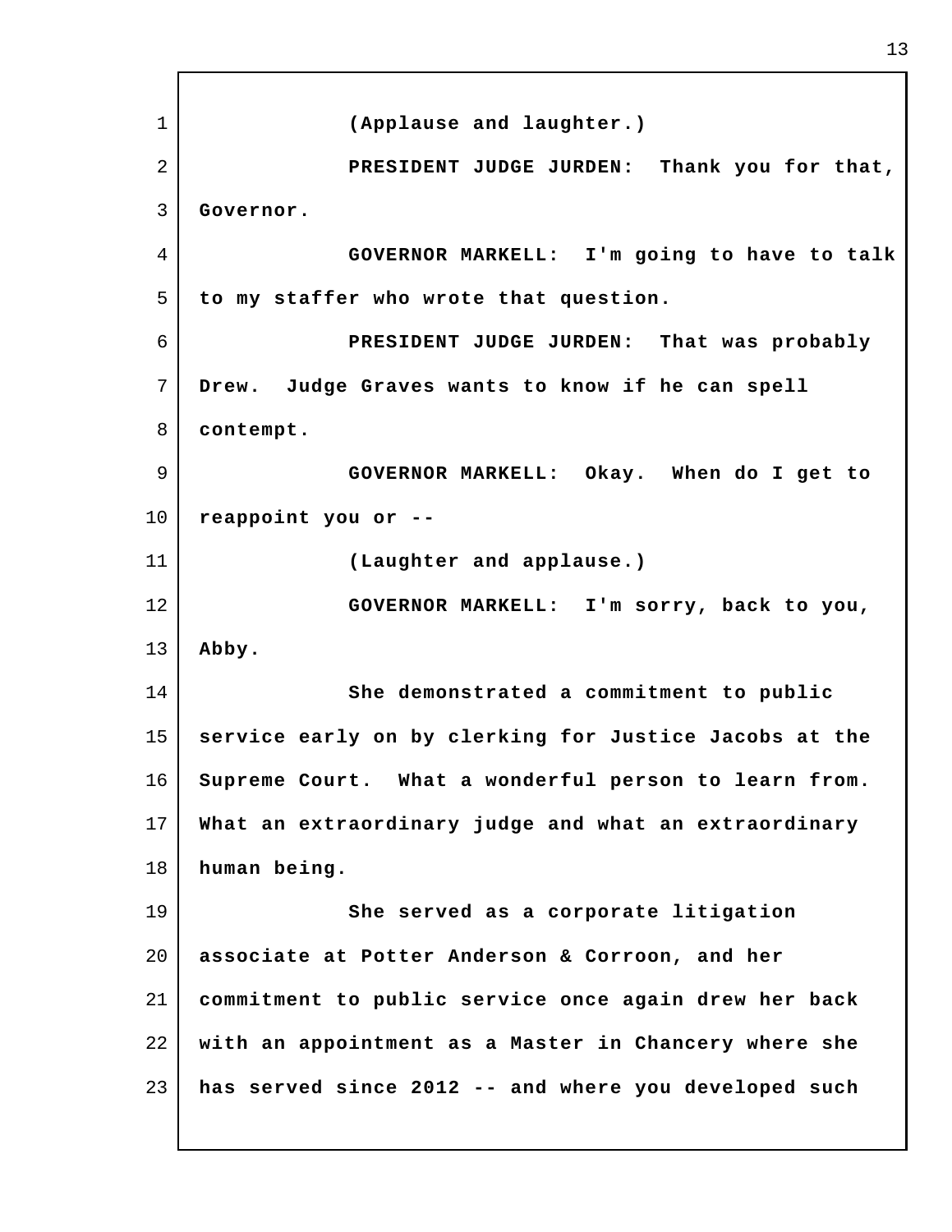| $\mathbf 1$ | big fans. And in a job where intelligence and judgment   |
|-------------|----------------------------------------------------------|
| 2           | are important, those who became familiar with her work   |
| 3           | in Chancery Court observed that you brought a tremendous |
| 4           | amount of knowledge and intellect and good judgment to   |
| 5           | your efforts. You've presided over hearings and written  |
| 6           | dozens of recommendation opinions on a wide variety of   |
| 7           | time-sensitive legal disputes. You have proven adept at  |
| 8           | handling a demanding caseload and you have demonstrated  |
| 9           | an extraordinary work ethic and intellect and an ability |
| $10 \,$     | to make timely and well informed decisions, and a        |
| 11          | professional demeanor that is required for a judge of    |
| 12          | the Superior Court.                                      |
| 13          | So, you know, when I've looked out and I see             |
| 14          | all these judges that I've appointed, some of whom I     |
| 15          | have known for a long time before this whole process     |
| 16          | started and some I really only met when I, you know,     |
| 17          | when you first applied to be a judicial officer. And I   |
| 18          | just have to say that, although we did not know each     |
| 19          | other before, you have really impressed me and you've    |
| 20          | certainly impressed so many people in the legal          |
| 21          | community, and I think you're going do a phenomenal job. |
| 22          | I know that all of your colleagues believe that they     |
| 23          | have gained a really wonderful new colleague and you're  |

 $\mathsf{l}$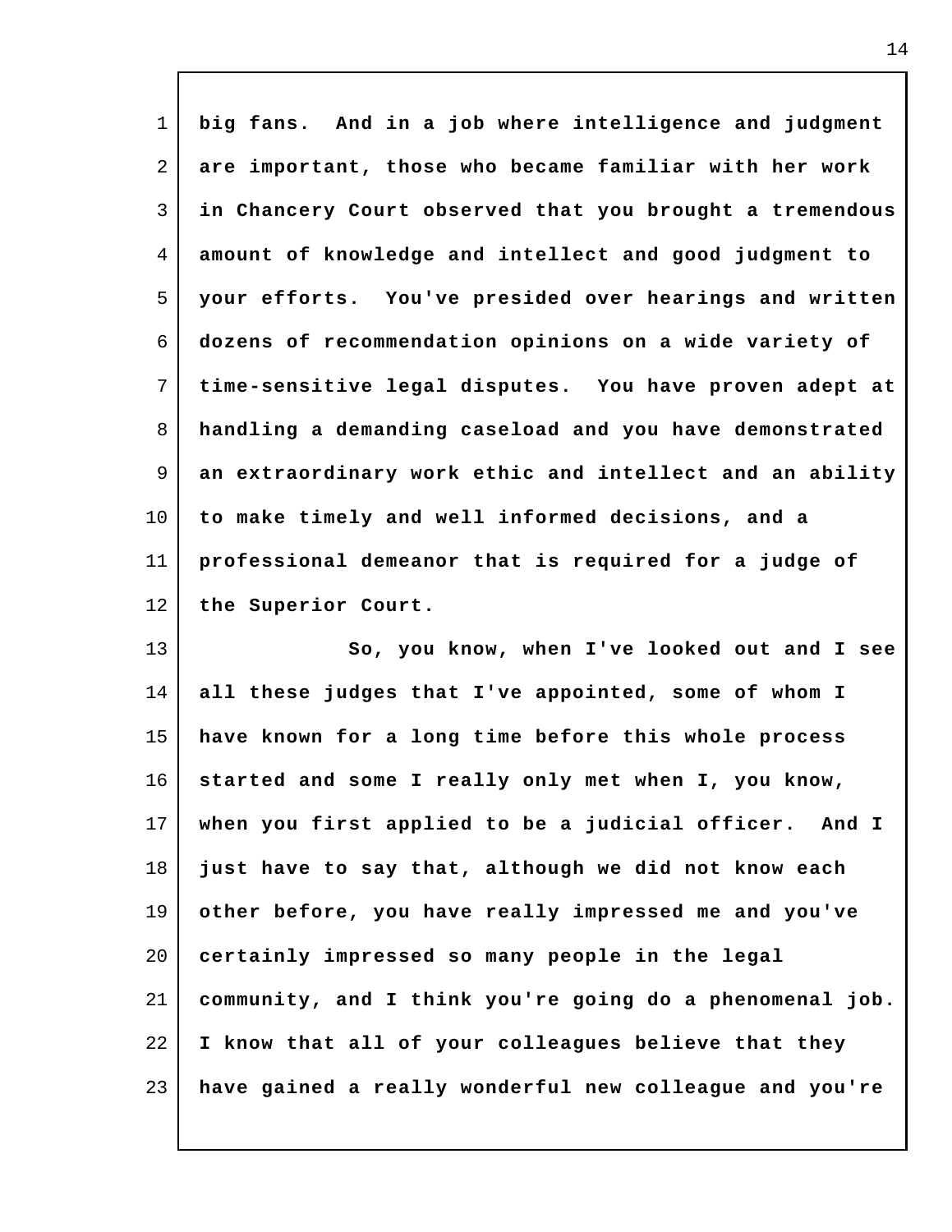1 2 3 4 5 6 7 8 9 10 11 12 13 14 15 16 17 18 19 20 21 22 23 **going to be, I think, doing such important work in serving justice, in administering justice in this state for a long time to come. Congratulations. (Applause.) JUDGE LeGROW: Thank you. PRESIDENT JUDGE JURDEN: Thank you very much, Governor. We have here today many current and former members of the judiciary. We have Chancellor Bouchard and his colleagues of the Chancery Court. And I say we're happy that you're here and we're happy that we got Abby. So, thank you. Your loss is our gain. I'd now like to recognize, as the Governor said, an extraordinary human being and an extraordinary jurist, Jack B. Jacobs, a Justice of the Supreme Court. (Applause.) ------ REMARKS BY SUPREME COURT JUSTICE JACK B. JACOBS ------ JUSTICE JACOBS: Thank you, President Judge Jurden. I just have to tell you that it's always daunting to have to get up in a public podium after the**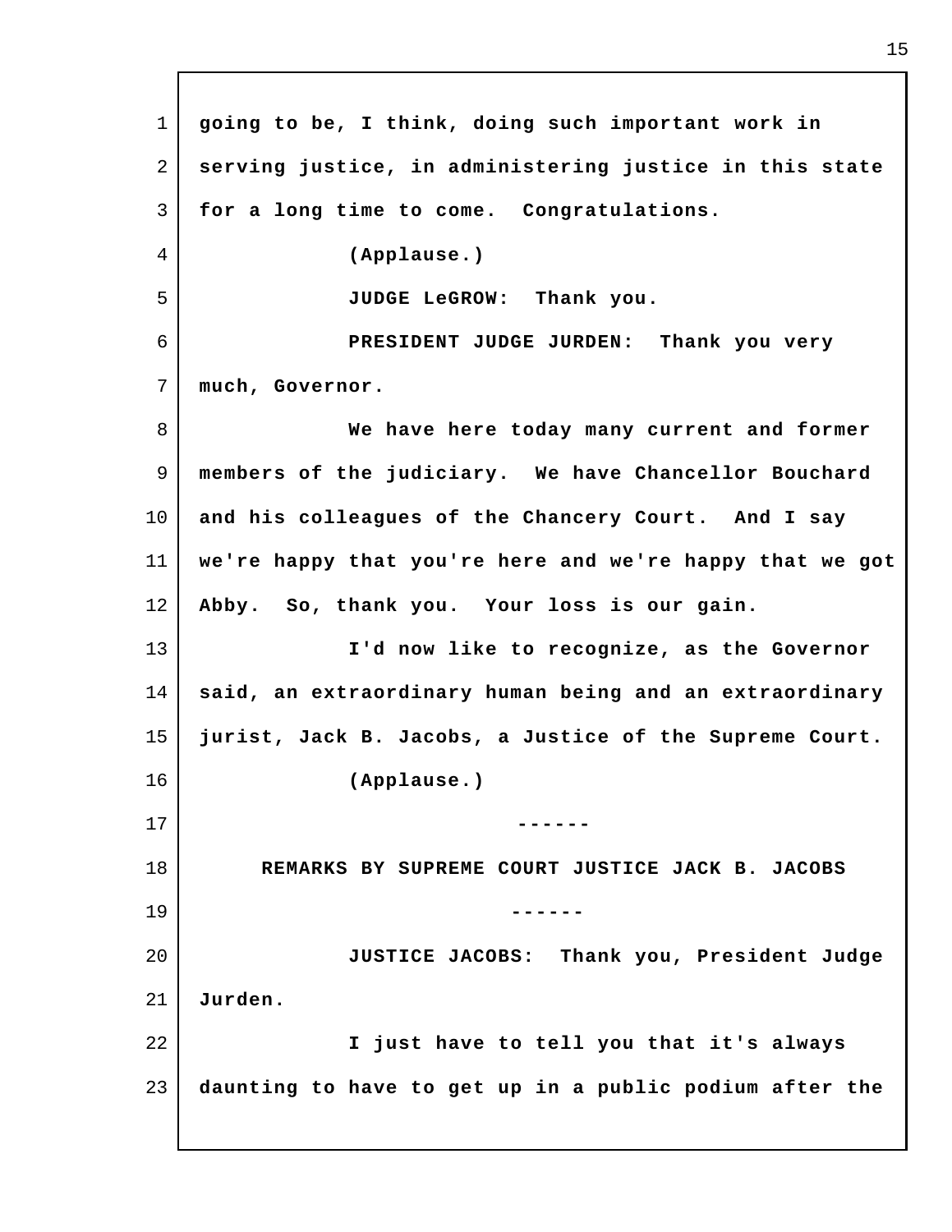| $\mathbf 1$ | Governor speaks, and particularly after the nice things  |
|-------------|----------------------------------------------------------|
| 2           | that he said about me. But what's even worse is having   |
| 3           | publicly to point out that there was a small             |
| 4           | misstatement in his remarks -- namely, I did not say     |
| 5           | that I had a 30-minute limit. I told him that I cut 30   |
| 6           | minutes (applause and laughter).                         |
| 7           | That said, President Judge Jurden, Governor              |
| 8           | Markell, Chief Justice Strine, members of the General    |
| 9           | Assembly, members of the Bench and Bar, and Judge        |
| $10 \,$     | LeGrow's family and friends:                             |
| 11          | I am very truly privileged and honored to be             |
| 12          | invited here to speak to you about Abigail LeGrow, our   |
| 13          | newest Superior Court judge at this gathering. You've    |
| 14          | already heard about her accomplishments, and the         |
| 15          | Governor, as usual, stole some of my thunder, but I'm    |
| 16          | going to try to go over some of the same ground but      |
| 17          | under 30,000 feet.                                       |
| 18          | Twelve years ago, Abby came to Delaware to               |
| 19          | be my law clerk, and from that time forward, she's had a |
| 20          | meteoric career. She has been a valued personal friend,  |
| 21          | both to me and my family and, so, in the next few        |
| 22          | minutes, what I would like to do in this abridged        |
| 23          | version of my speech is to share with you some insights  |

I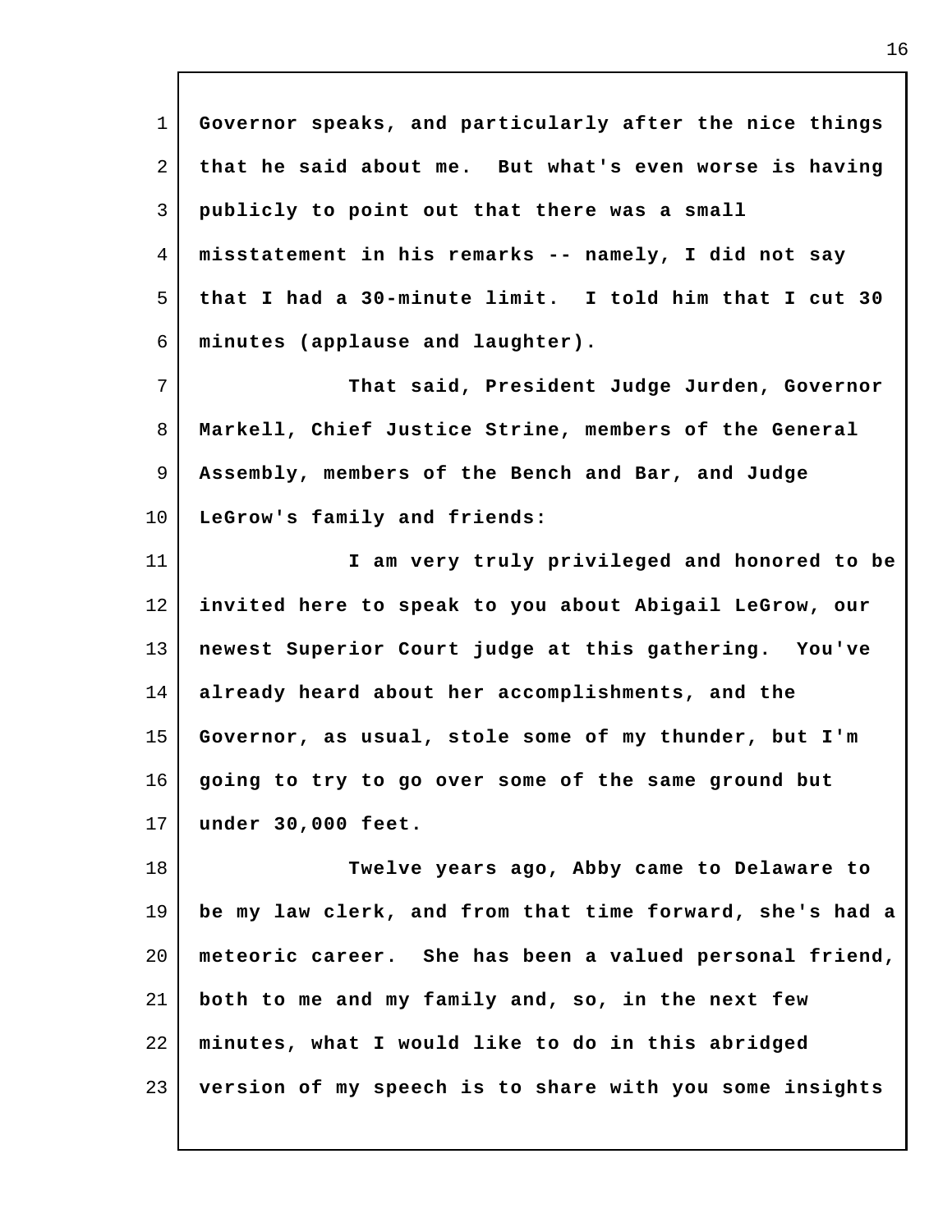| $\mathbf{1}$ | about Abby as she embarks on this next phase of her      |
|--------------|----------------------------------------------------------|
| 2            | career.                                                  |
| 3            | I'm going to start at the beginning, the                 |
| 4            | year 2004, when I was still a relatively new Supreme     |
| 5            | Court Justice. And like my judicial colleagues, I had    |
| 6            | the unenviable task every year of deciding which of      |
| 7            | about 100 unsolicited applications for a clerkship, all  |
| 8            | of them from high-quality law students from our nation's |
| 9            | finest law schools, would receive an interview. We       |
| $10 \,$      | could not interview them all, we would be there for a    |
| 11           | week. And, so, only ten made that cut, the very best of  |
| 12           | the best, I would say, for the one position that I had   |
| 13           | to offer. And one of those interviewees was Abby         |
| 14           | LeGrow, then Abigail Myers, and I recall that interview  |
| 15           | like it happened yesterday. And for me, the choice       |
| 16           | turned out to be both a laid-down hand and prophetic.    |
| 17           | As the Governor indicated, Abby was first in her         |
| 18           | law-school class, she came with splendid                 |
| 19           | recommendations, and when she first walked into my       |
| 20           | office, she displayed all of the personal qualities that |
| 21           | make for a great law clerk. She was relaxed and          |
| 22           | completely comfortable with herself. She was not         |
| 23           | intimidated by being in the presence of authority --     |

 $\Gamma$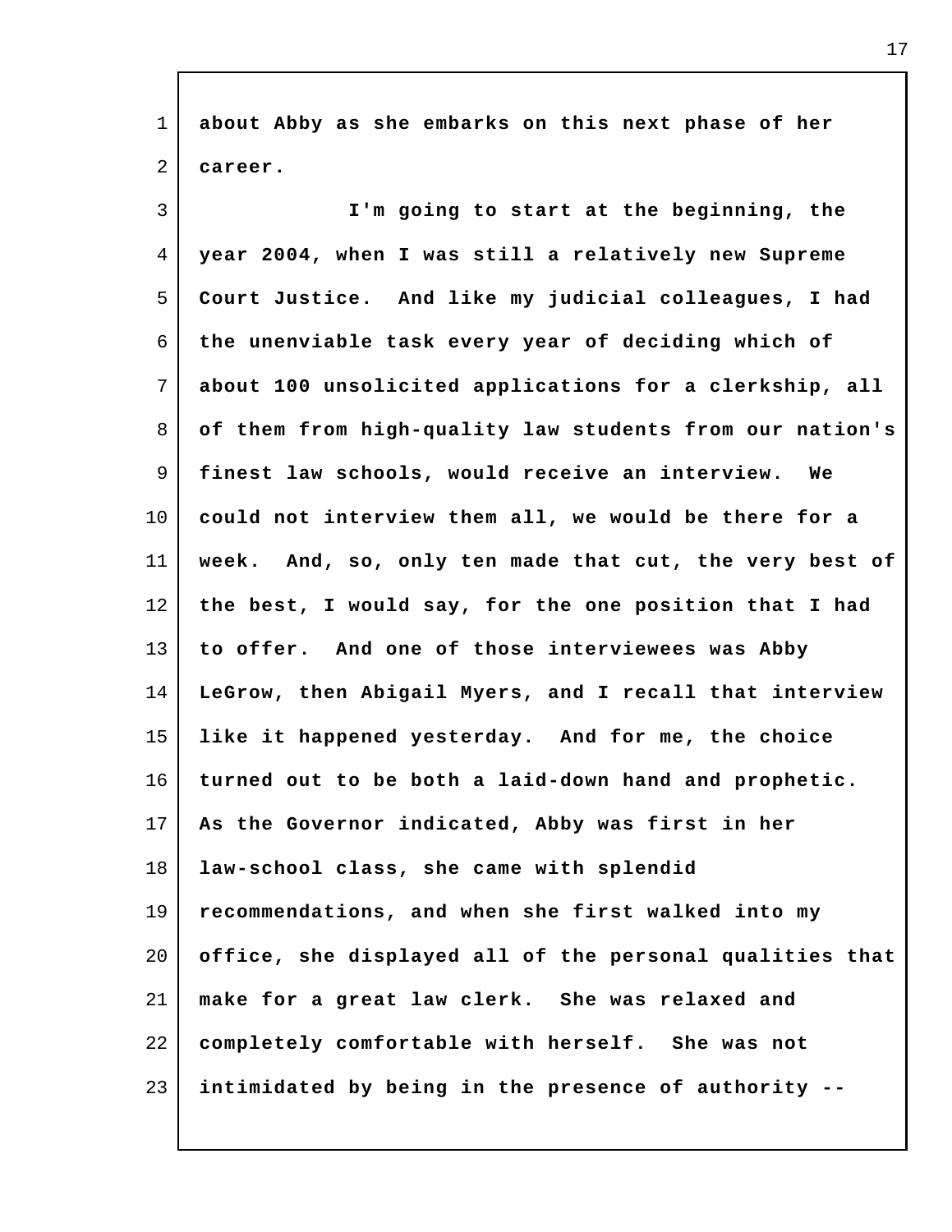| $\mathbf{1}$ | namely, yours truly. She was modest, indeed almost       |
|--------------|----------------------------------------------------------|
| 2            | self-effacing about herself and her achievements, and    |
| 3            | most important, she had a great sense of humor, which is |
| 4            | necessary for anybody who wants to work for me.          |
| 5            | So, I have to tell you, and I never told her             |
| 6            | this, but within the first five minutes of that          |
| 7            | interview, I stopped buying and started selling because, |
| 8            | by then, I knew that I would be extending an offer to    |
| 9            | her, and I also knew that I was going to have            |
| $10 \,$      | competition. Given her outstanding resume, Abby was      |
| 11           | sure to receive other offers. And as I said, I didn't    |
| 12           | tell her that, and to my great relief, when I did extend |
| 13           | the offer, she accepted. Since then, I have never        |
| 14           | looked back. And I've always derived immense             |
| 15           | satisfaction in being one of her mentors, in having      |
| 16           | brought her to Delaware, and over the following decade,  |
| 17           | taking pride in her many achievements.                   |
| 18           | Now, what about those achievements? In a                 |
| 19           | real sense, Abby's story is not just about her, but it's |
| 20           | also about Delaware. Like many young lawyers who became  |
| 21           | distinguished members of the Delaware Bench and Bar, she |
| 22           | did not hale or have any roots or contacts with this     |
| 23           | state. But our Delaware legal community has for a long   |

 $\mathsf{l}$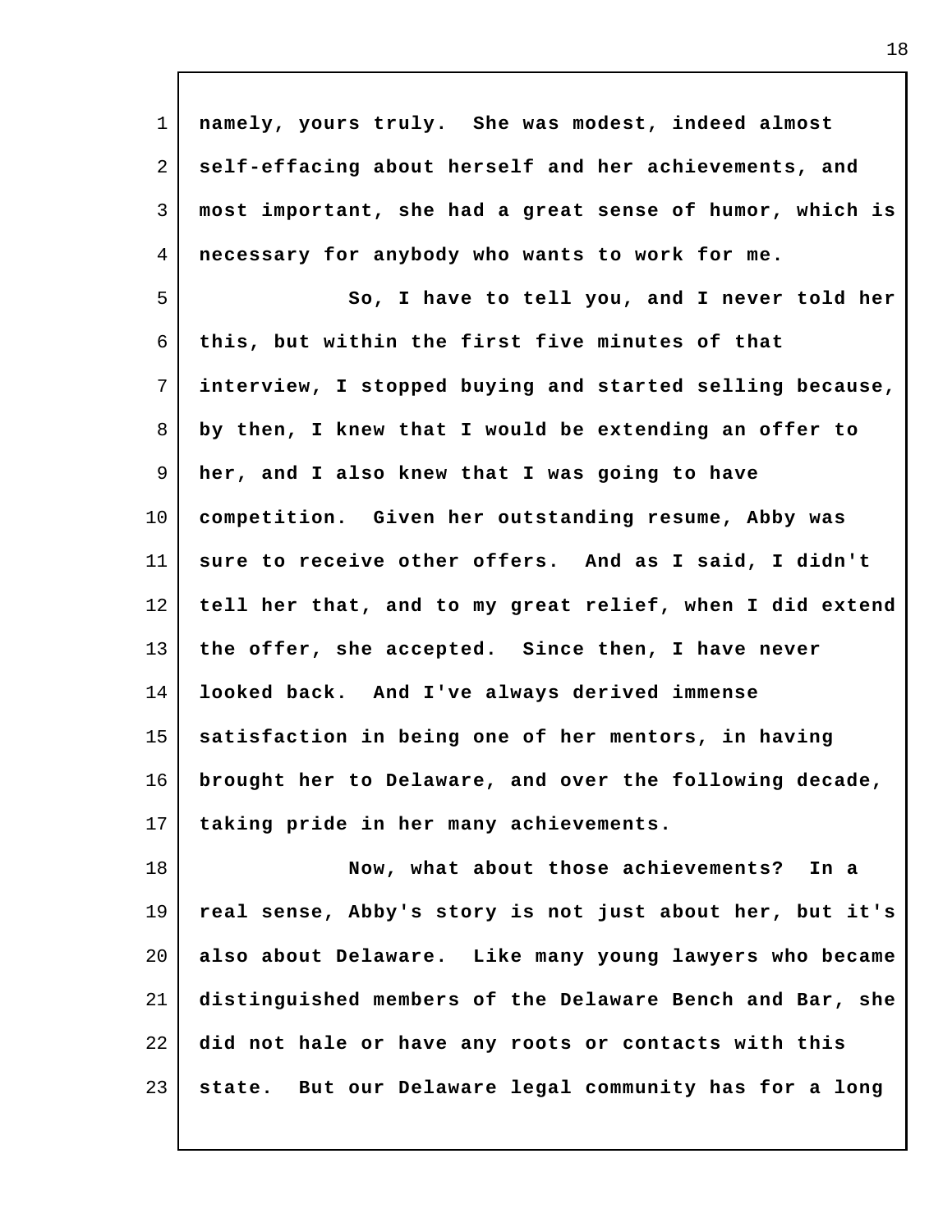1 2 3 4 5 6 7 8 9 10 11 12 13 14 15 16 17 18 19 20 21 22 23 **time been a meritocracy and it welcomed her with open arms. In our state, the only thing that matters is whether you have a strong worth ethic and a high level of talent. For those that do, Delaware has generously rewarded them with professional recognition and opportunity. And like many who came before her, Abby is the deserving beneficiary of that legacy. Now, during her clerkship, Abby married Brian, her law-school classmate/sweetheart and, incidentally, it didn't hurt from a clerkship standpoint that Brian, like yours truly, originally hailed from Texas. It was at that wedding that I first met Abby's parents, and her in-laws, and her sister, and I'm grateful today for the opportunity to renew those acquaintances and to witness their obvious pride in their daughter's latest accomplishments. The following year, Abby became a lawyer, as the Governor said, with Potter, Anderson & Corroon, one of Delaware's premiere firms. And for the next seven years she learned her craft, becoming a highly-regarded corporate litigator, expert in the area of corporate, Delaware corporate, and enterprise law. And along the way, she and Brian had two beautiful children, Matthew**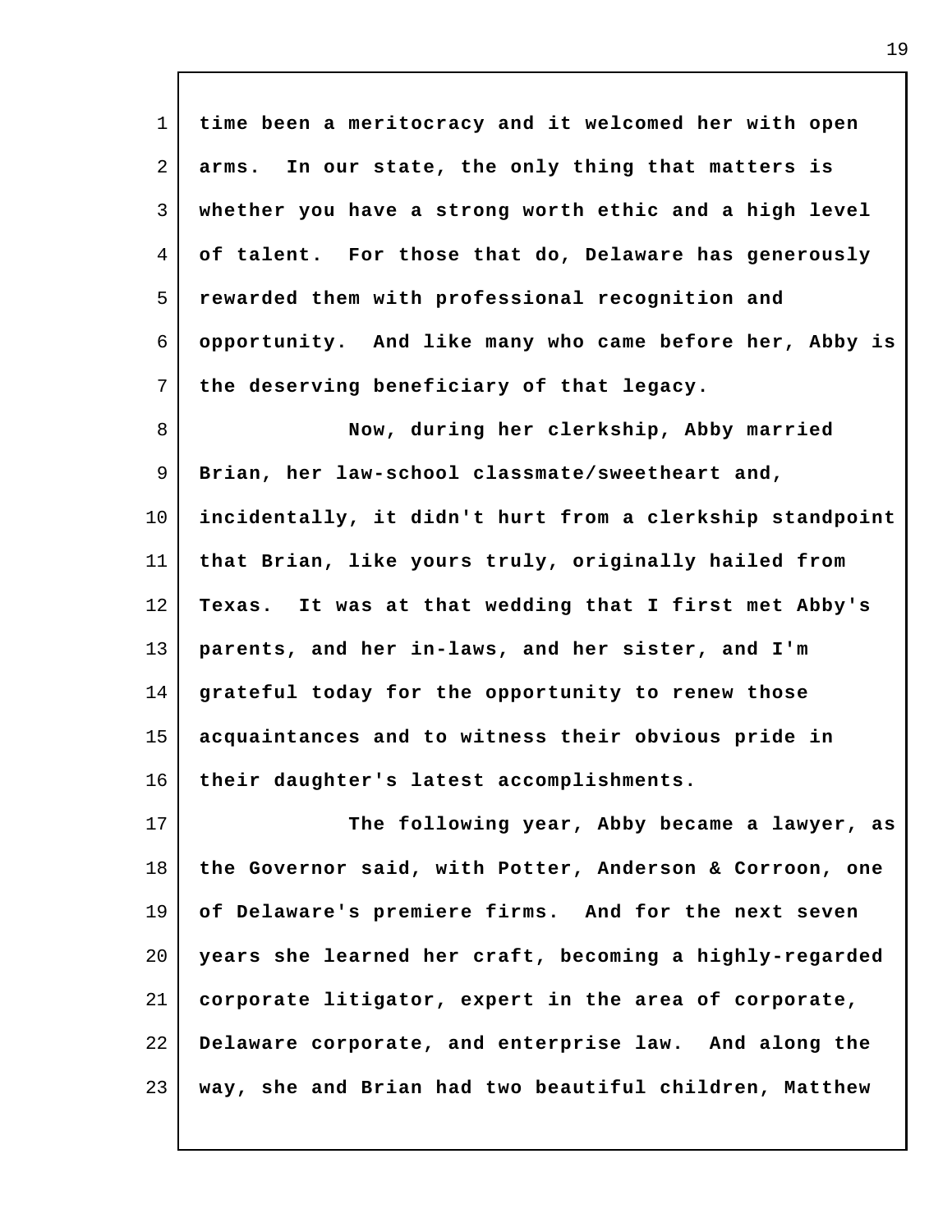1 2 3 4 5 6 7 8 9 10 11 12 13 14 15 16 17 18 19 20 21 22 23 **and Hannah, who you've already seen before I got up here. Now, as with many talented women lawyers, there came a point where Abby had to confront the competing demands of motherhood and of a demanding professional life. She had to decide how best to balance and prioritize those demands. That choice was not easy, because she valued her partnership-track position at Potter Anderson, and, obviously, she valued motherhood. But ultimately, it was her decision to apply for the Court of Chancery mastership that had become available when then Master Sam Clark Glasscock was elevated to the position of vice chancellor. Now, it turns out the appointing authority for this mastership was then Chancellor, now Chief Justice Leo Strine. And in early 2012, Chancellor Strine chose Abby, which naturally caused my respect for the Chief Justice to go up several notches. After all, what better confirmation can there be that great minds think alike. And, so, for the next five years, Master LeGrow discharged the responsibilities of that office admirably and she exemplified the highest traditions of the Delaware Court of Chancery. Her record of achievement**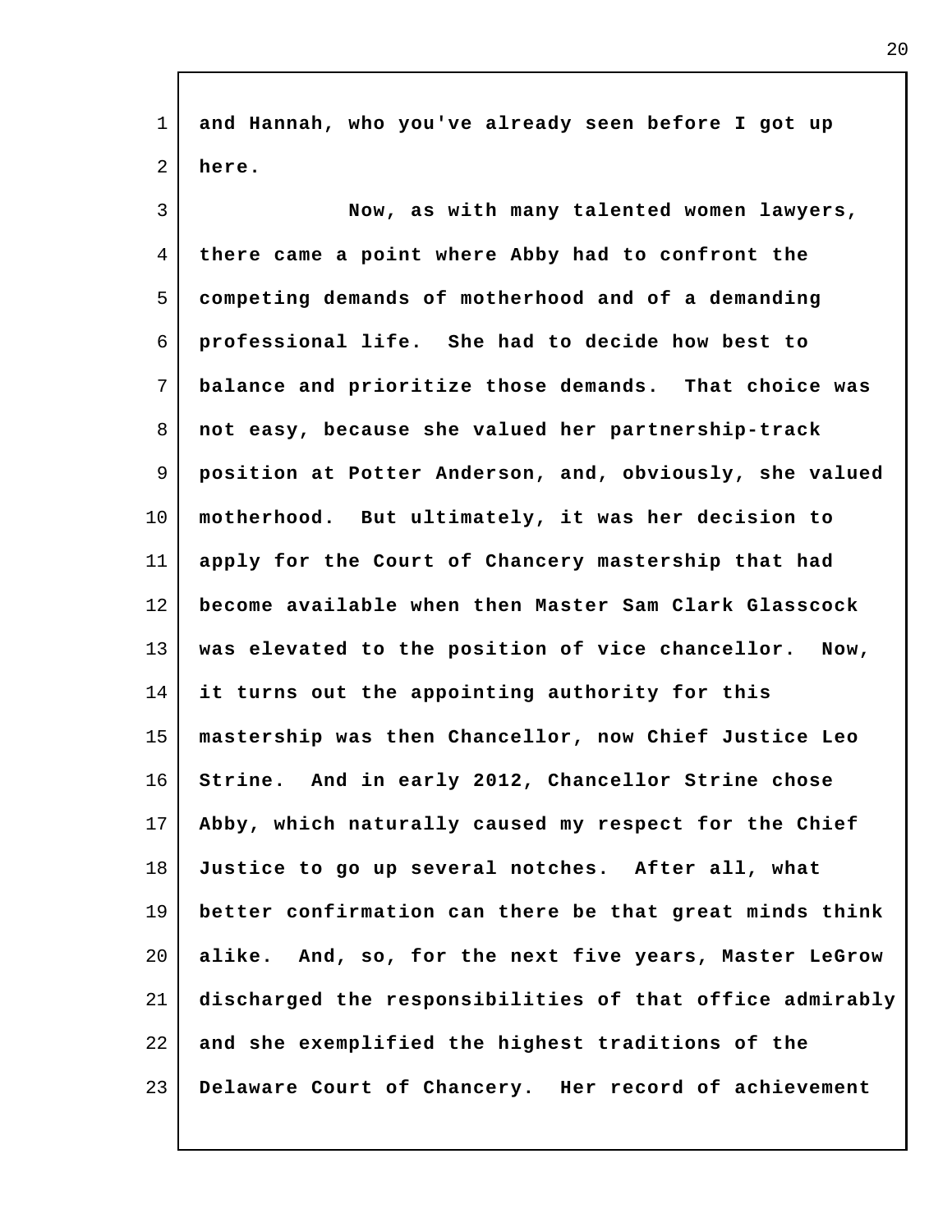1 2 3 4 5 **in that office was no doubt an important factor that led Governor Markell, clearly another great mind, to appoint Abby to her present position as judge of our state's trial court of general jurisdiction, the Superior Court of Delaware.**

6 7 8 9 10 11 12 13 14 15 16 17 18 19 20 21 **Now, since I have, at least momentarily, the power of this podium, I want to put to rest, you know, one concern that some might have expressed, and that is, that our newest judge, Abby LeGrow, her professional background has been that of a Chancery Court practitioner and later a Chancery Court jurist, but as a Superior Court judge, she will preside over cases that are on the law side, as distinguished from the equity side of our binary law and equity jurisdictional system. But even so, I suggest without hesitation or reservation that that is not and it never will be a problem because Abby has demonstrated that she has all the qualities and all the virtues that the citizens of Delaware are entitled to expect of their Superior Court judges. Let me conclude by telling you why. The first qualification is intellect and competence, having the legal smarts and the judicial skills required to**

23 **discharge the important work of that office. The**

22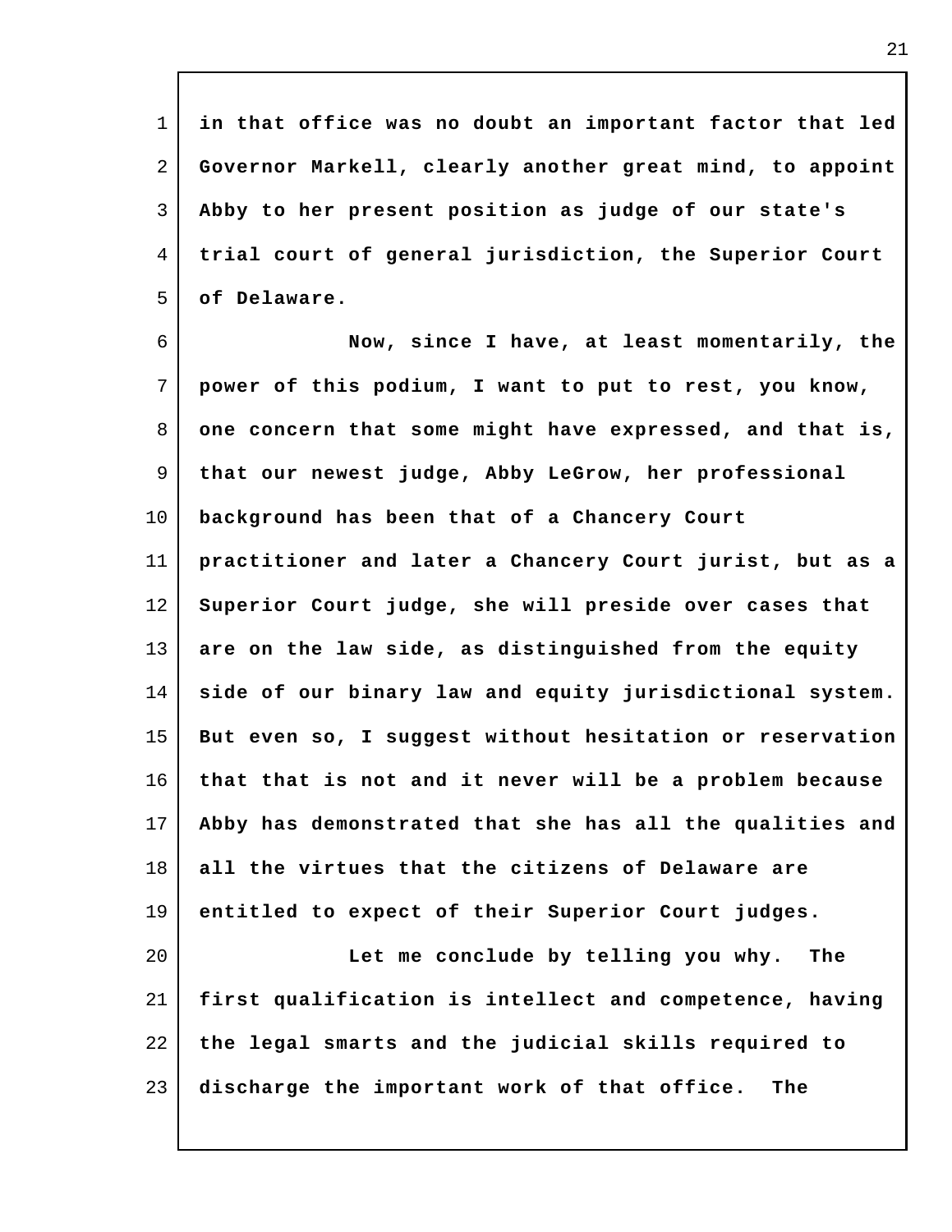1 2 3 4 5 6 7 8 9 10 11 12 13 14 15 16 17 18 19 20 21 22 23 **jurisdiction of the Superior Court covers a vast and broad spectrum of cases. They range from matters as uncomplicated as an automobile-accident case to matters as demanding and complex as a capital-murder case and everything in between. As far as legal smarts and judicial skills are the focus, Abby's judicial record as Master in Chancery speaks for itself. Her confidence persuaded the chancellors to assign to her the same kinds of complex and rigorous business litigations that they handled themselves. Maybe at first, although I think toward the end of his mastership career, Vice Chancellor Glasscock did that and the courts in Philly, but at this spot, she filled big shoes but she did it splendidly. In any event, as master, we now know that Abby tried numerous and very complex business cases. She wrote judicial appellant opinions that are of appellant quality. And I personally made it my practice to read all of the LeGrow opinions, which were both on the corporate and noncorporate side. And I have to confess, Your Honor, that she turned out to be a far better writer than I ever was. If there were ever a paradigm case where the student surpasses and outperforms the teacher, Abby is that paradigm.**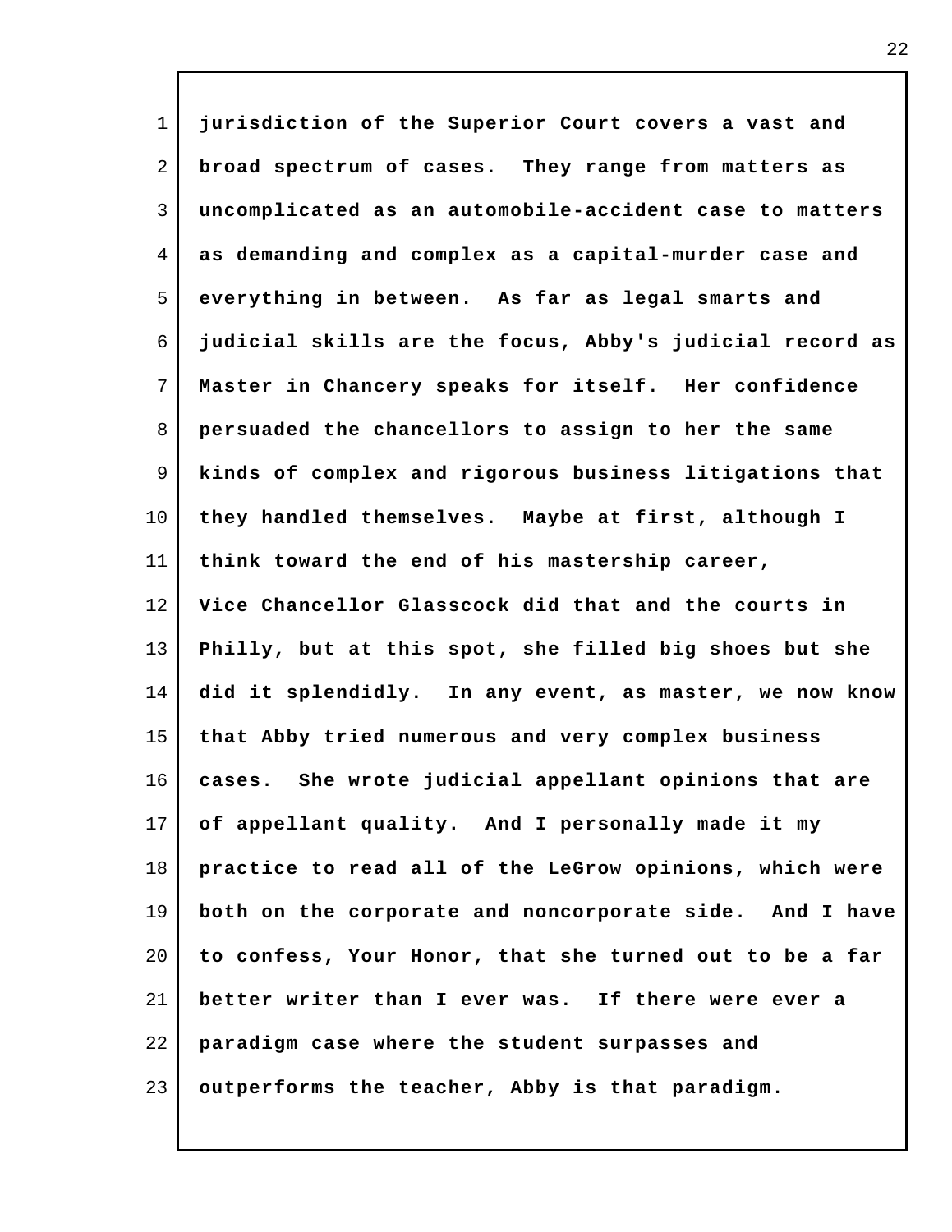| $\mathbf{1}$ | The second quality is judicial temperament,             |
|--------------|---------------------------------------------------------|
| 2            | which is sort of a vague term, but to me it means       |
| 3            | treating with respect everyone who comes before the     |
| 4            | judge as a litigant, and their lawyers, as well as the  |
| 5            | indispensably important court personal without whom it  |
| 6            | would not be possible for the judges to function in the |
| 7            | office. A judge with good judicial temperament          |
| 8            | recognizes that her power is not personal but is        |
| 9            | derivative from the public office that she as an        |
| 10           | individual holds only temporarily. Judicial temperament |
| 11           | means that the judge understands that every litigant    |
| 12           | before her believes that his or her case is the most    |
| 13           | important matter currently in his or her life, and she  |
| 14           | respects that belief. Judicial temperament means the    |
| 15           | ability to be patient even though, on occasion, the     |
| 16           | behavior of the clients and sometimes their lawyers     |
| 17           | makes patience a commodity in short supply. To say it   |
| 18           | in one sentence, the holder of the judicial office      |
| 19           | exercises the power of the State, and must do that with |
| 20           | the majesty and with the steadfastness that that office |
| 21           | symbolizes and requires. And for the past five years,   |
| 22           | Abby has been there and done that. Her record and the   |
| 23           | acclaim it has brought her from the Delaware Bar speak  |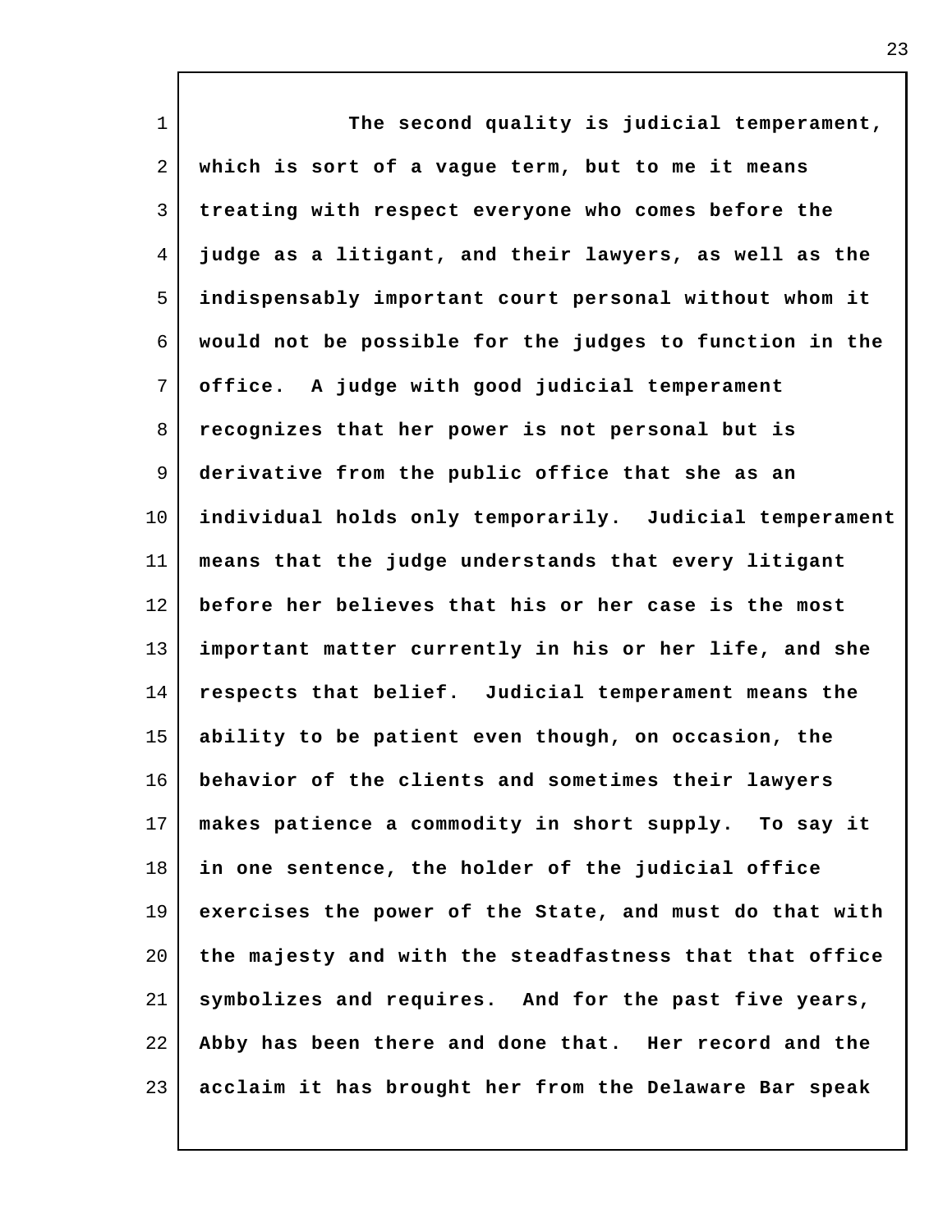1 **for themselves.**

| $\overline{a}$ | Third and lastly is, the judges need to be               |
|----------------|----------------------------------------------------------|
| 3              | aware that outside the courtroom he or she is a symbol   |
| 4              | of the State of Delaware, an ambassador if you will,     |
| 5              | even though that is not part of the official job         |
| 6              | description. The success of our judges in that role is   |
| 7              | one important reason why Delaware's continued to be in   |
| 8              | the enviable position of being the No.1 judiciary, the   |
| 9              | No.1 ranked judiciary for the last ten years by the      |
| 10             | National Chamber of Commerce. There are many ways that   |
| 11             | a judge can do that and those ways vary with the         |
| 12             | personality and with the leanings of the judge. Some     |
| 13             | judges have accomplished that through legal scholarship, |
| 14             | others by teaching at law schools or appearing at        |
| 15             | continuing legal education programs. Yet others have     |
| 16             | taken their leadership roles in organizations such as    |
| 17             | the ABA and the American Law Institute. My point is      |
| 18             | that, putting on the robe does not and ought not require |
| 19             | that a judge must stop interacting with the legal        |
| 20             | profession. Quite the contrary, they must do that and,   |
| 21             | also, with the public generally. Although once outside   |
| 22             | the courtroom, a judge may take off her robe, there's no |
| 23             | way that she or any of her colleagues can shed the       |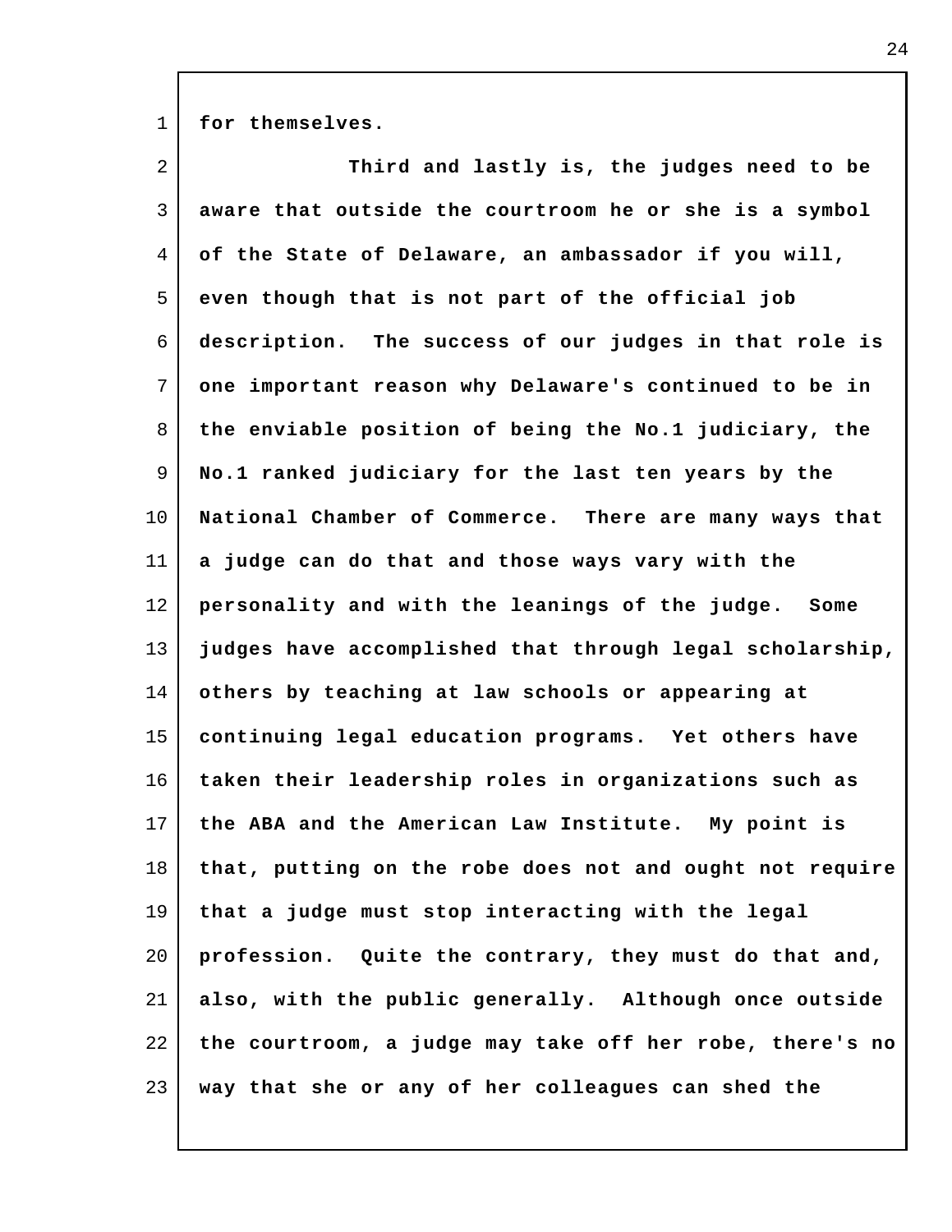1 2 3 4 5 6 7 8 9 10 11 12 13 14 15 16 17 18 19 20 21 22 23 **office that they hold or the symbolic importance. The Superior Court judge is one of Delaware's ambassadors to the public and that inescapably comes with the territory. In that regard, Abby will travel down her own professional road, and she will make her own mark, as have those who came before her. By appointing her, the Governor has already concluded, and I wholeheartedly agree, that Abby's service on this Court will be distinguished. As a member of this remarkable Court, Abby will walk with the best of them. In the short time that she has been with us, she has already done herself proud, her family and friends proud, and she will do all of us proud. Congratulations, Your Honor. I'm pleased to join all of those now bidding you welcome. (Applause.) PRESIDENT JUDGE JURDEN: Before introducing our final speaker, I'd like to recognize two former members of the Superior Court that we were just so pleased could be here to join us today: The Honorable Henry duPont Ridgely, former President Judge of the Superior Court for many years, welcome; and the Honorable Joseph R. Slights who was just recently**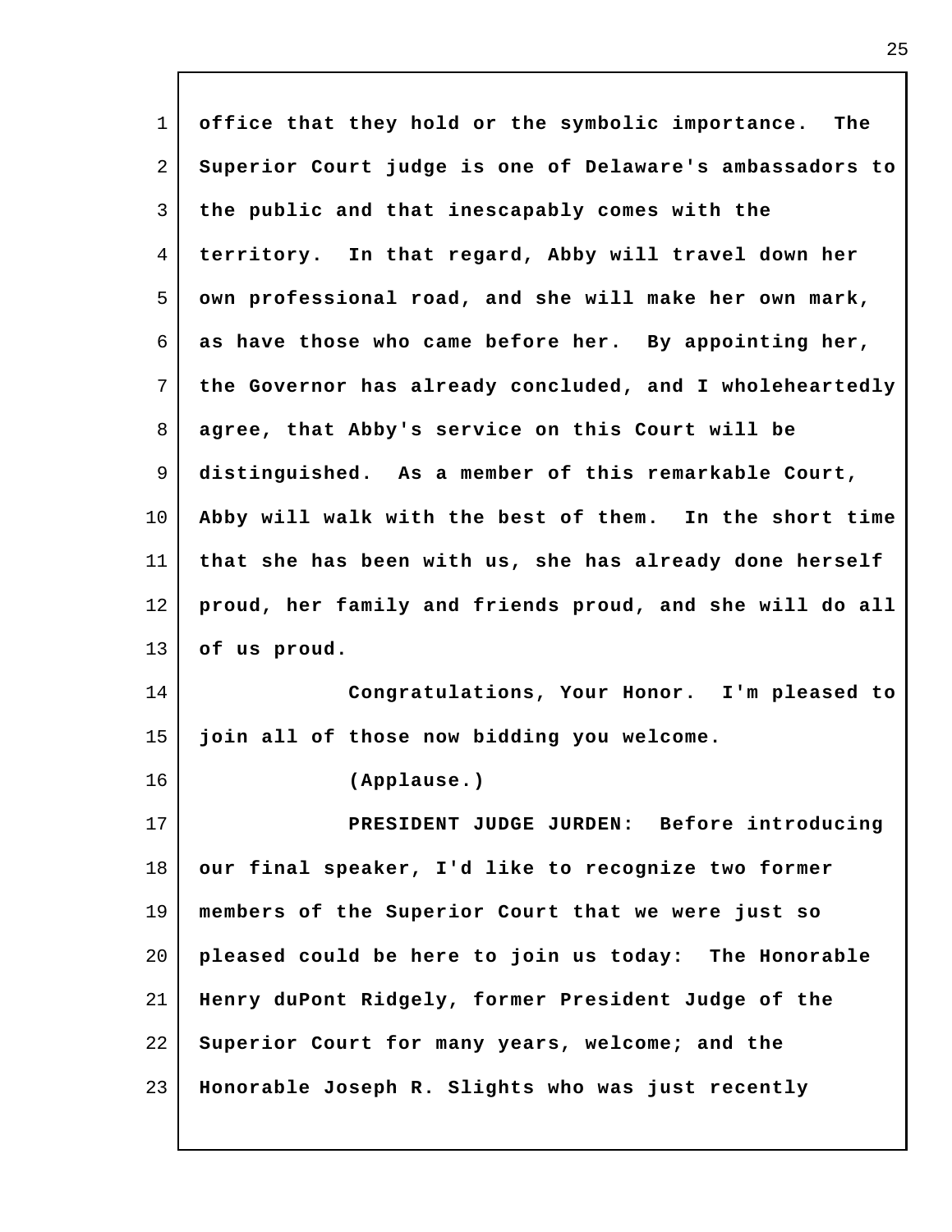1 2 3 4 5 6 7 8 9 10 11 12 13 14 15 16 17 18 19 20 21 22 23 **confirmed unanimously by the Senate to serve as the next vice chancellor in and for Kent County. (Applause.) PRESIDENT JUDGE JURDEN: And now, the Court recognizes Jennifer Wasson. Welcome. (Applause.) ------ REMARKS BY JENNIFER WASSON, ESQ. ------ MS. WASSON: Thank you President Judge Jurden. And at the outset, I fully realize that when you look over at my counsel table, you'll see that one of these things is not like the other. I am vastly outshined by the star power of my resident other speakers here. But I'm going to tell you some things from the heart and I am humbled and honored to have the opportunity to say a few words about my cherished friend Abby LeGrow. I first met Abby about ten years ago when we were associates at Potter Anderson. And Abby and I got to know each other because we both had the honor of serving on a firm committee. Now, associates at Potter Anderson don't get to serve on many firm committees, so**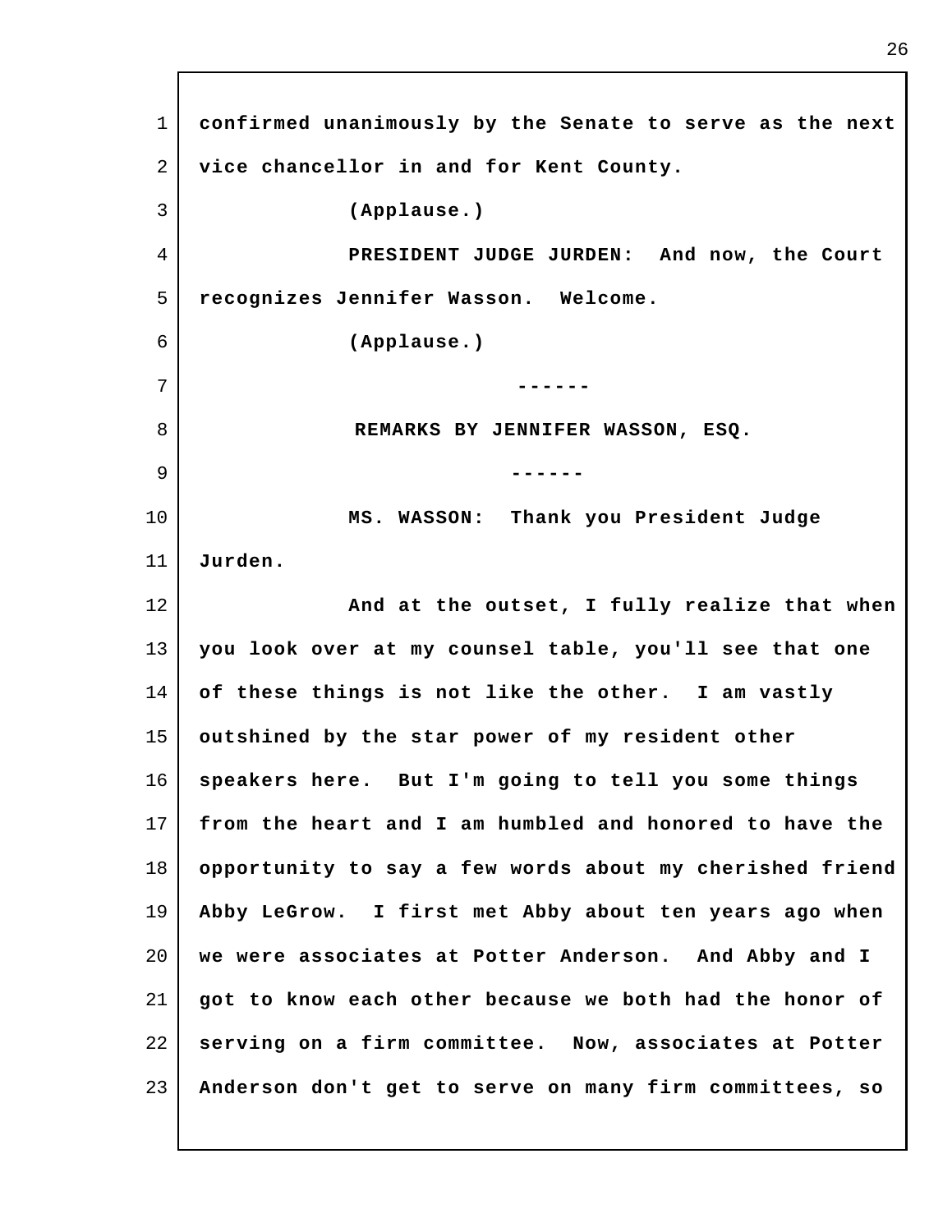| $\mathbf 1$ | this sounds like a big deal; right? Well, it does until |
|-------------|---------------------------------------------------------|
| 2           | we learned that we were being put on the holiday party  |
| 3           | committee. Thank you, Don Wolfe, for that.              |
| 4           | (Applause.)                                             |
| 5           | MS. WASSON: Several associates each year                |
| 6           | were given the unenviable task of planning the firm's   |
| 7           | black-tie annual party. And in the year in question, I  |
| 8           | was on the committee and Abby was crowned the chair.    |
| 9           | Thankfully, the firm has since done away with that      |
| $10 \,$     | subtle form of associate torture. Thank you again, Don  |
| 11          | Wolfe. But, I'm really grateful for having the          |
| 12          | experience of working on the holiday party committee    |
| 13          | because that experience really started the beginning of |
| 14          | a great friendship with a truly incredible person. Abby |
| 15          | was the chair of that committee, not because of her     |
| 16          | fun-loving personality or her classic sense of style -- |
| 17          | although she definitely has both -- and clearly, Abby's |
| 18          | talent and potential go well beyond her ability to be a |
| 19          | party planner. Her work at the firm showed that she     |
| 20          | could do anything and everything well. And her ability  |
| 21          | to excel is not a new phenomenon, I'm not telling her   |
| 22          | parents or her long-term friends anything that they     |
| 23          | don't already know. In high school, Abby was a          |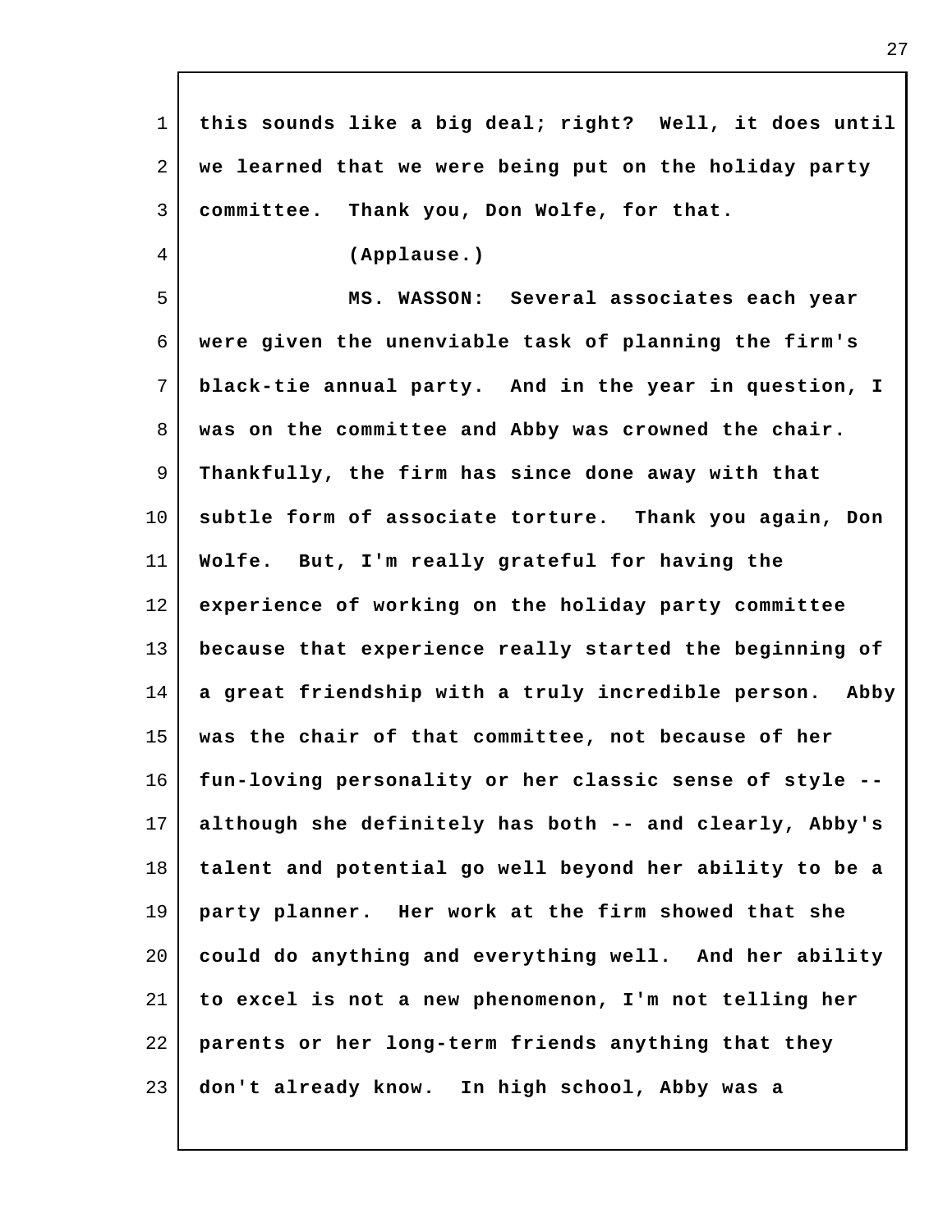1 2 3 4 5 6 7 8 9 10 11 12 13 14 15 16 17 18 19 20 21 22 23 **prize-winning speaker, an athlete, and a member of the homecoming court. She graduated at the top of her class in college and also at Penn State Law School, and she was editor of the law review, and she completed a very prestigious clerkship with Justice Jacobs on the Supreme Court. At the firm, from small assignments like the holiday party committee to the big company cases, our partners knew that they could rely on Abby to do whatever had to be done, to work hard, and to do it right, most importantly. So, it was no surprise to me or many others when she was asked to become a Master of Chancery. I remember that day when I got the call from you about that. She was so excited, and just as she earned the trust and respect from the members of our firm for her intellect and her judgment, she also quickly earned that same reputation from the Bench and Bar as a master. And you only need to Google her name to see that she has been heralded for her work ethic, for her decision-making quality, her depth of understanding, and her beautifully clear written work product, among other high praise. When I think about qualities that we esteem**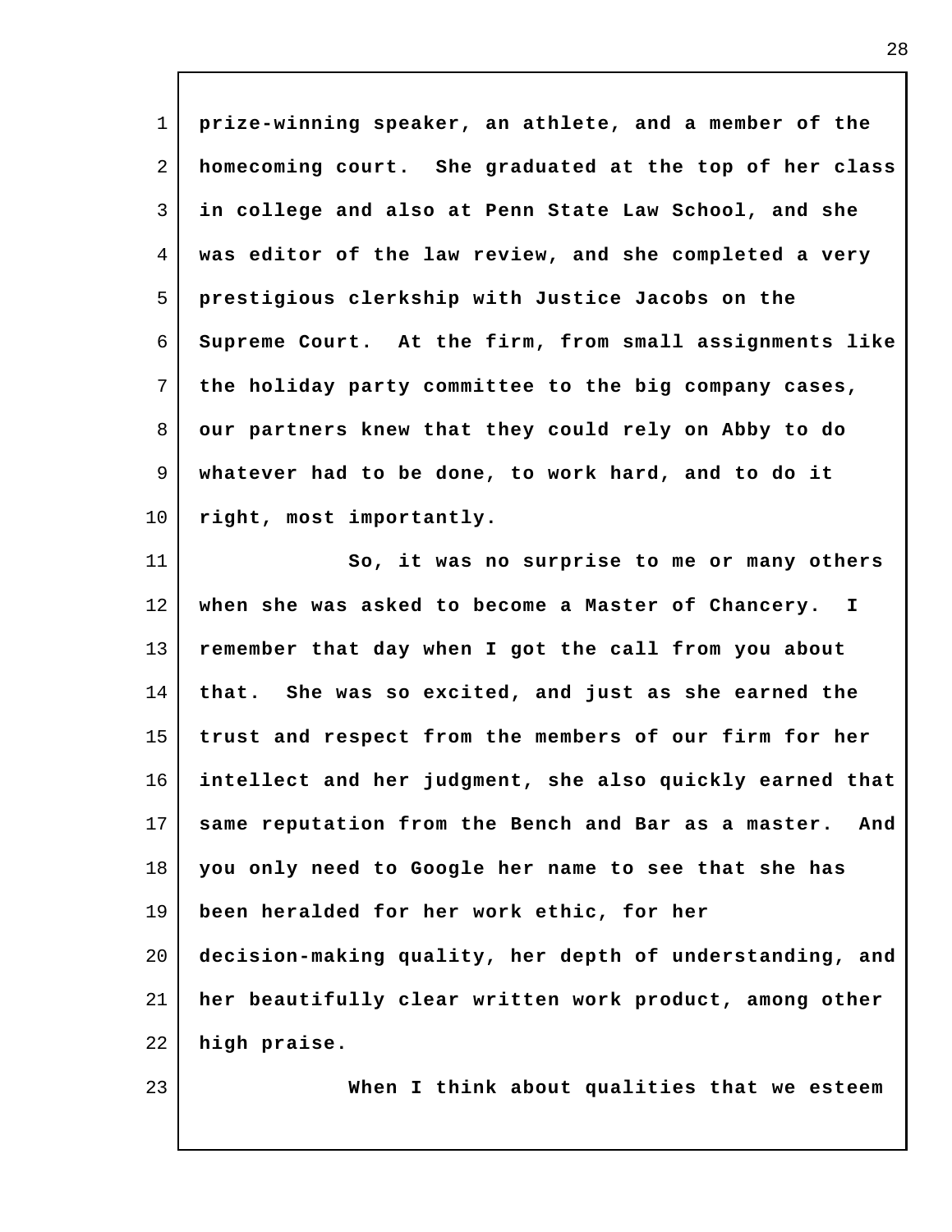| $\mathbf{1}$ | in our judges, what really makes a good judge, a         |
|--------------|----------------------------------------------------------|
| 2            | beautiful verse from the Bible comes to mind. Micah 6:8  |
| 3            | says, "What does the Lord require of man but to do       |
| 4            | justice and to love mercy and to walk humbly with thy    |
| 5            | God." And those three characteristics, doing justice,    |
| 6            | loving mercy, and walking humbly are attributes that     |
| 7            | Abby evidences every day, and they make her a natural    |
| 8            | choice for the important job that she is about to        |
| 9            | undertake.                                               |
| 10           | Doing justice is being fair and evenhanded,              |
| 11           | even if it's hard to make the right decision. We place   |
| 12           | enormous responsibility on our Superior Court judges to  |
| 13           | make the right decision about people facing jail time,   |
| 14           | about people who have been injured, and generally to     |
| 15           | help people who believe that they have been wronged.     |
| 16           | Their work is something that this Bar doesn't take for   |
| 17           | granted and is grateful for every day, because doing     |
| 18           | justice takes courage and character and wisdom, whether  |
| 19           | it be for a high profile corporate dispute of national   |
| 20           | importance, or whether it be a trust dispute between two |
| 21           | brothers but it has crucial importance to a family.      |
| 22           | Abby's presided over both and has shown through her time |
| 23           | as a master that she has wisdom beyond her years.<br>Her |

 $\mathsf{l}$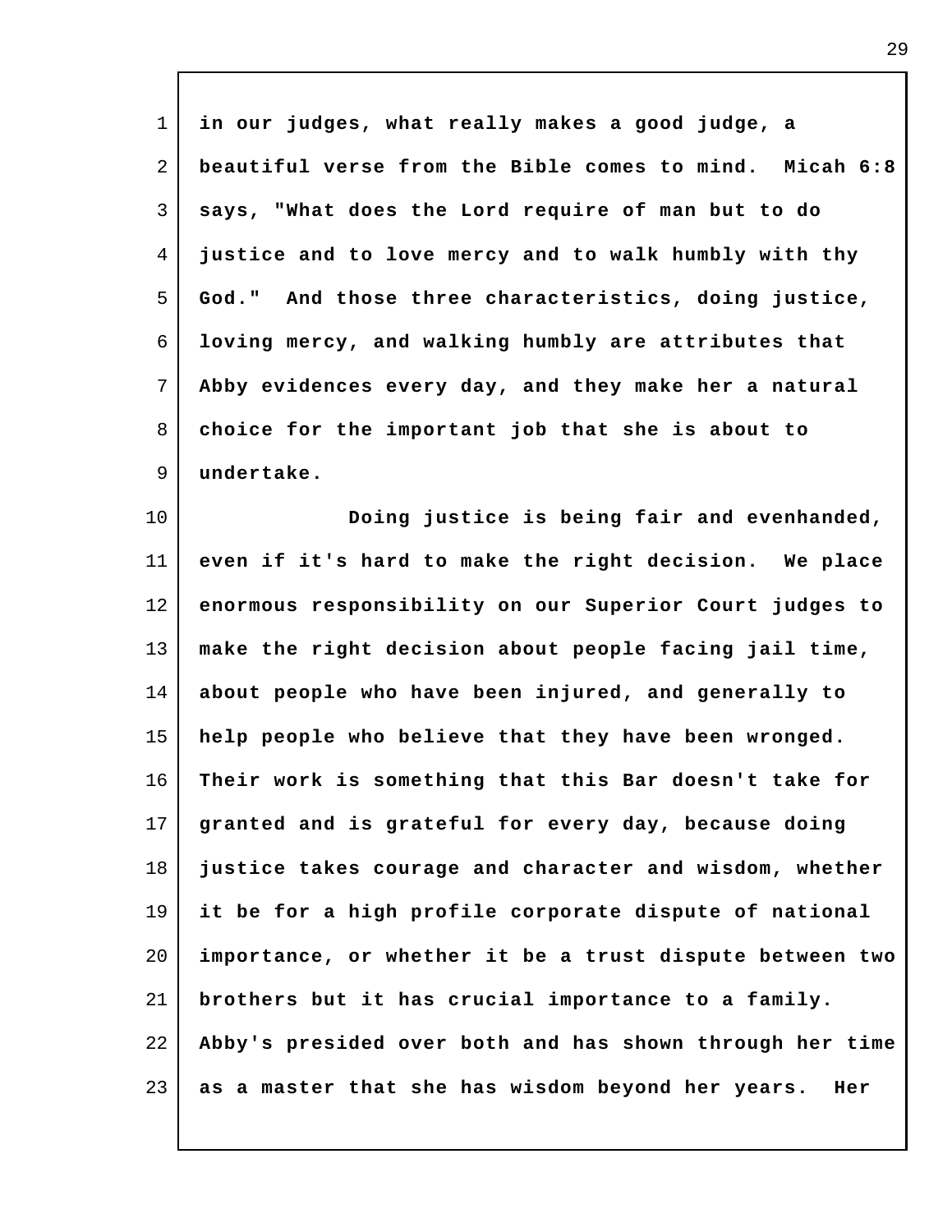1 **experience speaks for herself there.**

2 3 4 5 6 7 8 9 10 11 12 13 14 15 16 17 18 19 20 21 22 23 **Loving mercy is also translated from Hebrew as loving devotion, a commitment to life that's governed by respect, helpfulness, and a concern for others. And Abby's compassionate. She is one of the best listeners that I know and she considers all perspectives on a situation before she makes a conclusion. She gives good advice and that's based in part on the fact that she is a real person. She is balancing the demands of her career with raising two beautiful children, Matthew and Hannah. She knows all about childcare pickups and sick days and swimming lessons and ski trips. And she also is working and does serve as a loving wife to her husband Brian who is so funny and supportive, even if his home-improvement projects drag on a little too long (applause and laughter). I love how you two compliment each other. And I know, Brian, how much Abby appreciates your loving devotion to her. And finally, walking humbly. Abby's sister Alexis told me about how she and her little sister Lindsey used to play theatre after dinner. Alexis would decide what the play would be and the girls would plan**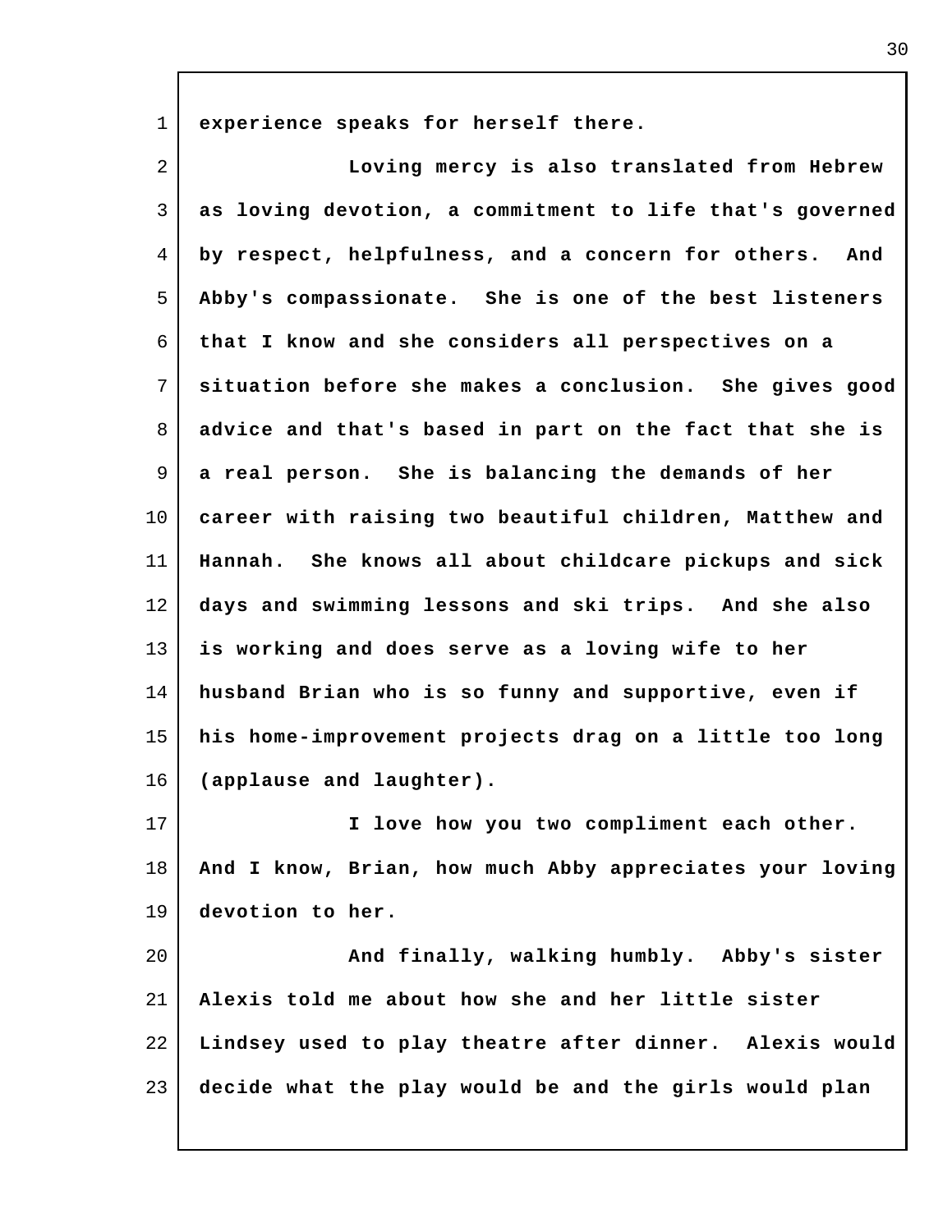| $\mathbf{1}$   | out their performance with their parents. And one of     |
|----------------|----------------------------------------------------------|
| $\overline{2}$ | their favorites was Peter Pan. And guess who Abby would  |
| 3              | play. It wasn't Tinker Bell, it wasn't Wendy, and it     |
| 4              | wasn't Peter.<br>It was Captain Hook or the Lost Boys or |
| 5              | the crocodile. And the point of the story is that, she   |
| 6              | didn't have to always be the star. She was happy to      |
| 7              | hang out with her sisters whom she adored and she didn't |
| 8              | always have to be in the spotlight. And that's telling,  |
| 9              | but I see it as no surprise for those of us who know her |
| $10 \,$        | well. People were impressed with Abby, not just because  |
| 11             | she's incredibly smart and talented but because of the   |
| 12             | way she conducts herself, the way she lives her life     |
| 13             | every day, the way she treats people, from her esteemed  |
| 14             | colleagues on the Bench to our waiters at lunch.<br>She  |
| 15             | still blushes when I introduce her to people as a judge  |
| 16             | because she doesn't need a spotlight. Her calm quiet     |
| 17             | way shows that she leads by example.                     |
| 18             | Abby, I know I can speak for your friends                |
| 19             | and family and colleagues when I say that we are so      |
| 20             | proud of you and we are excited for all that you're      |
|                |                                                          |

22 23 **better person and your influence on this Court is going to make Delaware better for all of us. You have been**

**going to do. Your influence in my life has made me a**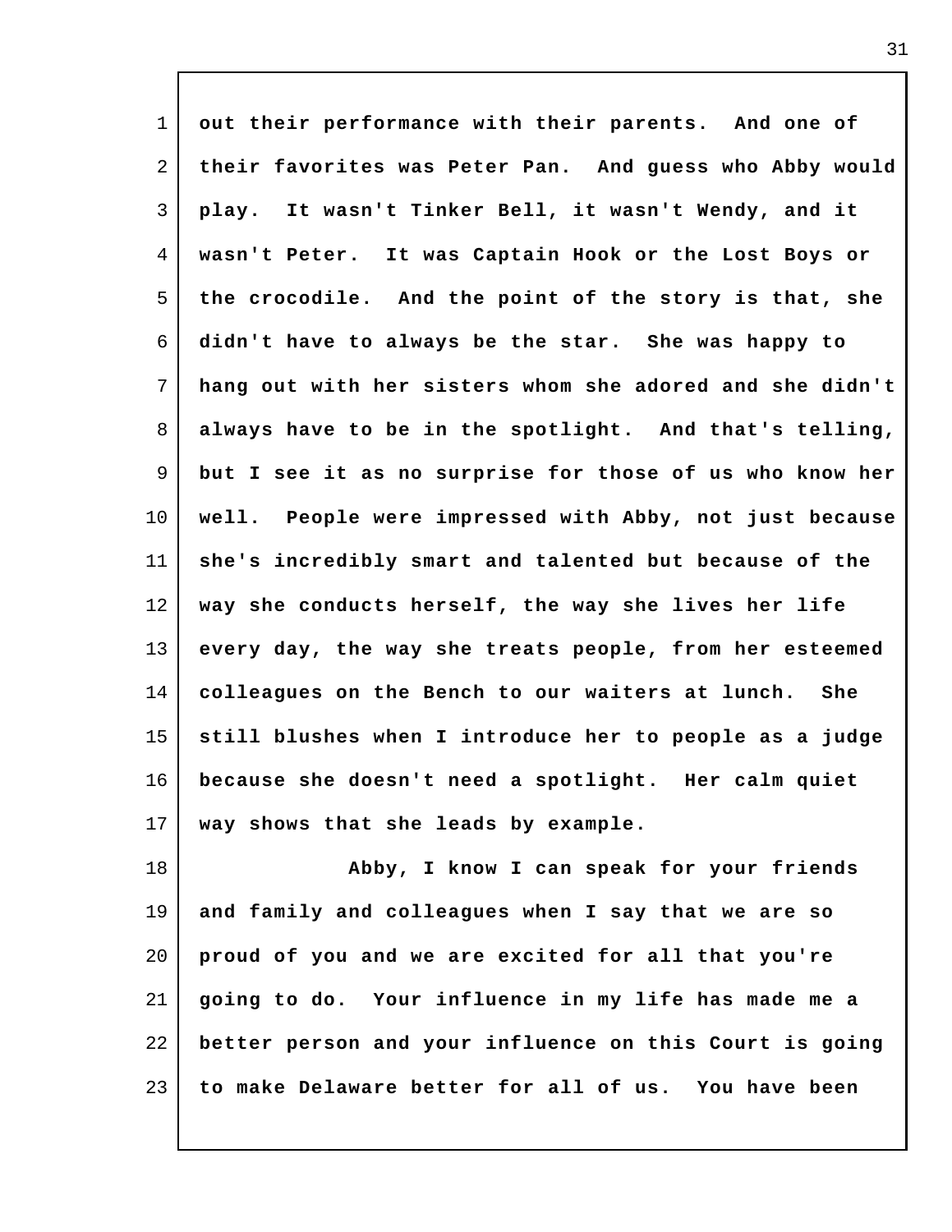1 2 3 4 5 6 7 8 9 10 11 12 13 14 15 16 17 18 19 20 21 22 23 **and you are going to be a great judge. Congratulations. PRESIDENT JUDGE JURDEN: Thank you so much, Jennifer. Abby, you don't know this, but one of the many weighty duties or responsibilities you will have as the junior judge in the Superior Court is now chair of the Court's annual holiday party. (Applause and laughter.) PRESIDENT JUDGE JURDEN: All right. Now, the moment we have all been waiting for, some remarks from our new colleague. Welcome Abby. (Applause.) ------ GREETINGS BY JUDGE ABIGAIL LeGROW ------ JUDGE LeGROW: Thank you. Thank you, President Judge Jurden; thank you, Governor Markell. Thank you Justice Valihura, Justice Seitz, President Judge Jurden, Chancellor Bouchard, other members of the judiciary, Reverend Hinton, members of the Senate, members of the Judicial Nominating Commission, and my incredible family and friends. Thank you for taking time out of your lives and your busy**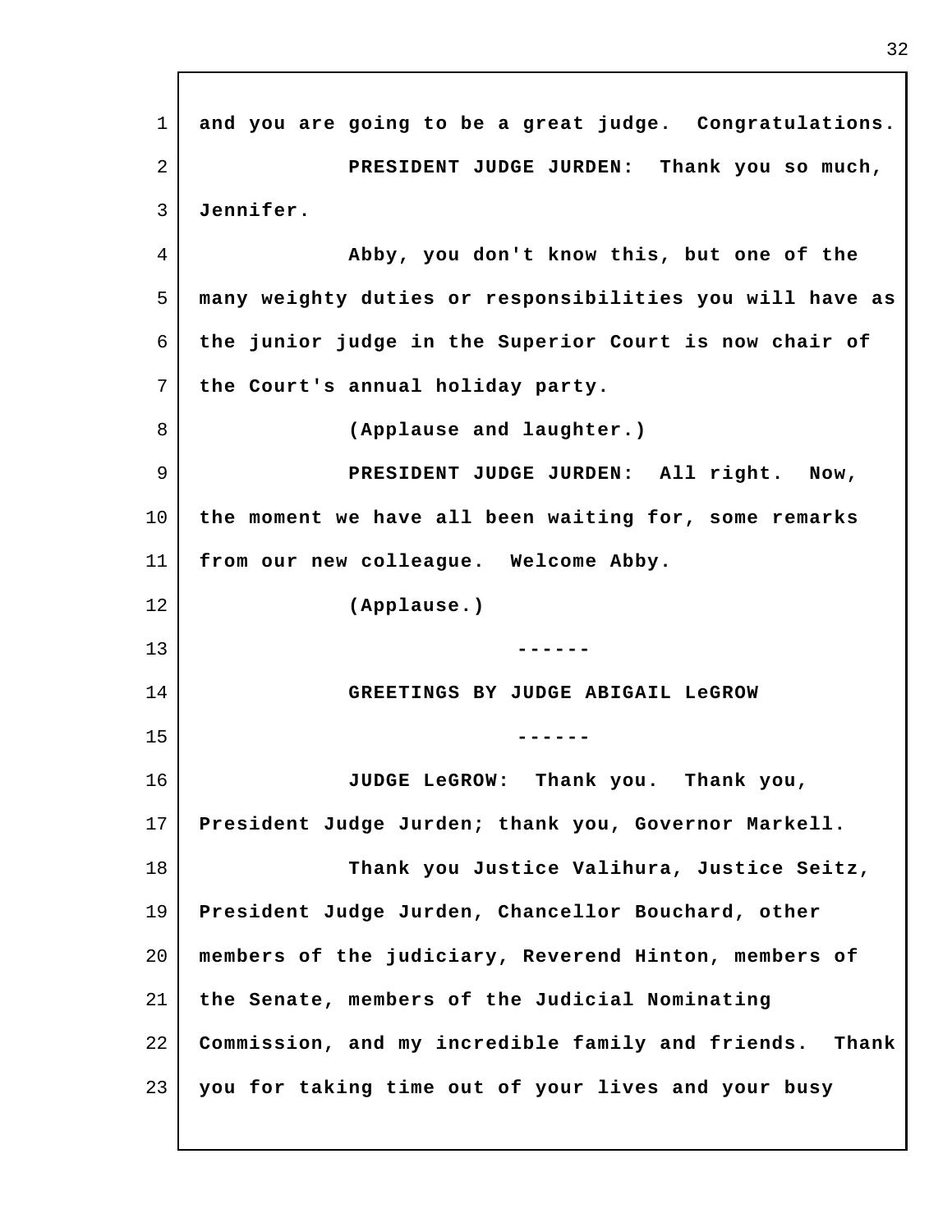1 **schedules to be here today.**

| $\overline{2}$ | I'm a little bit overcome by the kind words              |
|----------------|----------------------------------------------------------|
| 3              | everybody had, and Jennifer was right about one thing, I |
| 4              | don't enjoy being in the spotlight, which maybe makes    |
| 5              | this an unusual career choice for me. But you would      |
| 6              | think after four and a half years on the Bench, I would  |
| 7              | be comfortable sitting up here and speaking. And I am,   |
| 8              | I believe, on most days when it's litigants in front of  |
| 9              | me, and attorneys. But this is a different and very      |
| 10             | humbling experience to have so many people who I love    |
| 11             | and respect in this room here today. So, I have a lot    |
| 12             | of people that I want to thank and I won't get to each   |
| 13             | and every one of you individually.                       |
| 14             | But before I go there, I want to say a few               |
| 15             | words about the oath that I took a few minutes ago. It   |
| 16             | is my pledge to spend the next 12 years living up, or    |
| 17             | attempting to, the trust that has been placed in me. I   |
| 18             | cannot promise that my decisions always will be right,   |
| 19             | but I can promise that they will be the product of my    |
| 20             | best efforts, that I will fairly consider all sides of   |
| 21             | an argument, and that I will do everything in my power   |
| 22             | to decide cases promptly, thoroughly, and clearly.       |
| 23             | We are privileged, as Governor Markell said,             |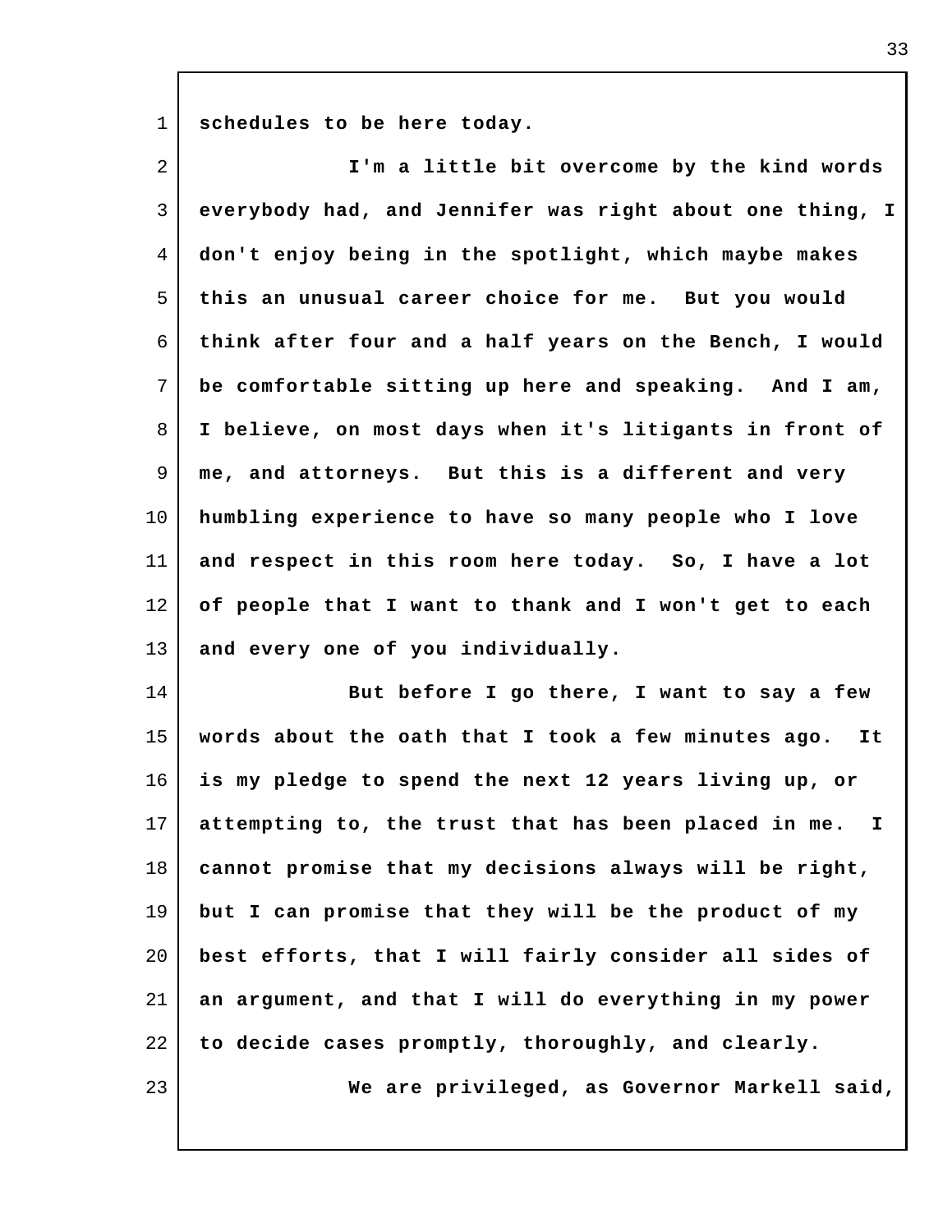1 2 3 4 5 6 7 8 9 10 11 12 13 14 15 16 17 18 19 20 21 22 23 **to live and work in a state where the judiciary and the members of the judiciary are highly respected, both for their knowledge and for their neutrality. It is my sincere promise that I will spend my term striving to uphold the proudest traditions of this office so that the public's faith in the judicial system continues unabated. With that, I have to acknowledge the many people in this room who have allowed me to be sitting here today. I often remark about how lucky I am, but it is more accurate and more consistent with my faith to say that I am blessed. Most of my blessings are sitting in this room, two of them walked out because they got board with me, which is not unusual. (Applause and laughter.) JUDGE LeGROW: Actually -- and this is a funny story -- my son Matthew has been sick this week, and everybody else went out to dinner last night while I stayed home with him, and he indulged me by listening to me practice my remarks today. And at the end, I said, "How was it buddy, did I do a good job?" And he said, "Yeah, but it was a little bit boring." But he liked the part about him.**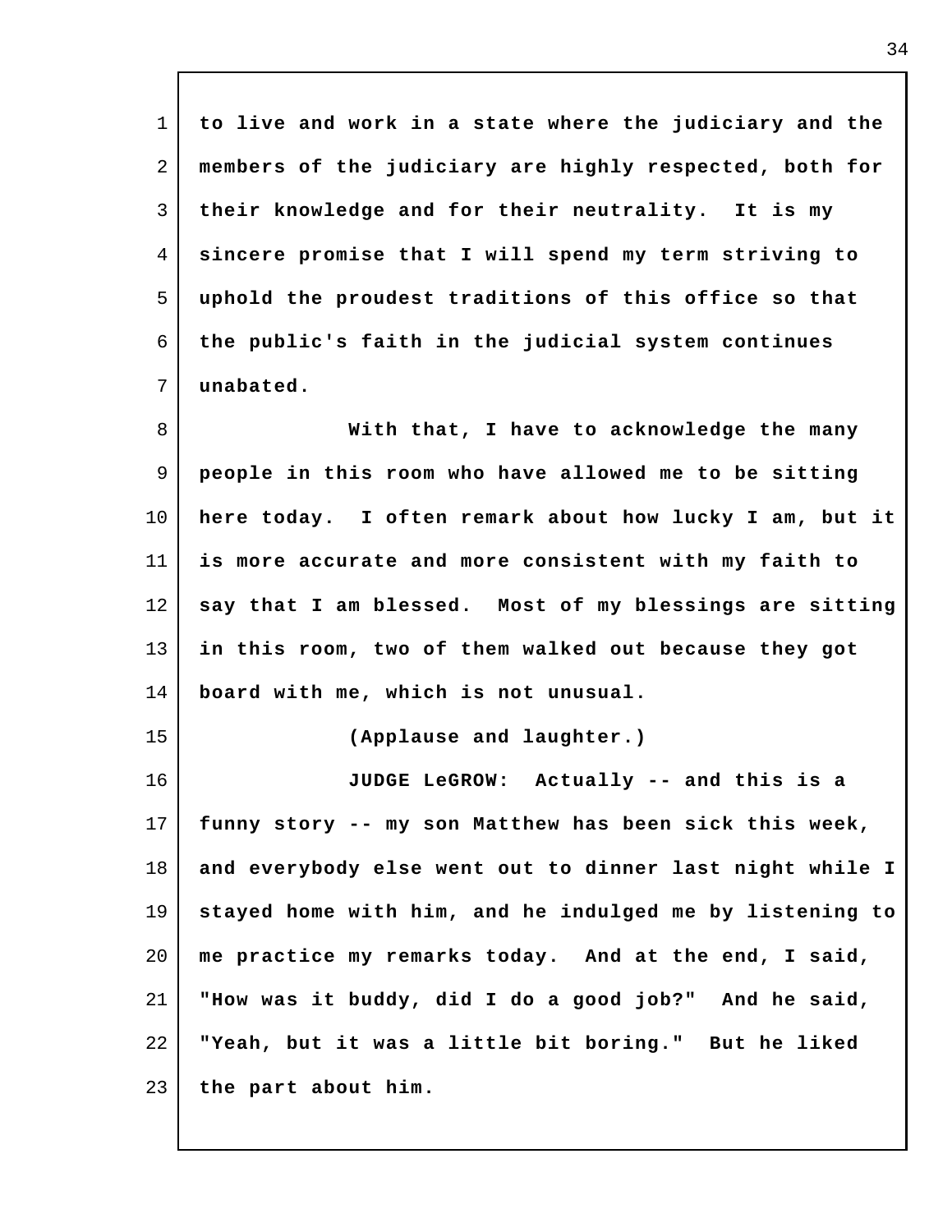| I will try to adequately thank everyone                   |
|-----------------------------------------------------------|
| individually but if I don't specifically mention you by   |
| name, please know that I am thankful for and I truly      |
| know how blessed I am to have you in my life.             |
| With all due respect to the Governor and                  |
| members of the judiciary, and the other important         |
| dignitaries in the room, I feel it's only proper to       |
| start at the beginning. I am very blessed that both my    |
| parents are sitting here today, and that after 44 years   |
| of marriage they're still living together in the same     |
| house, happily on most days. Although they get along      |
| very well, my parents are two very different people, and  |
| as a result of that, I've learned very different things   |
| from each of them.                                        |
| My dad is one of the gentlest souls that you              |
| may have occasion to meet. Despite a childhood that was   |
| at times far from easy, he was to my sister and I a       |
| quiet and unwavering presence, the dad who went to every  |
| possible sporting event, who coached my soccer teams all  |
| the way through high school, who spent hours trying to,   |
| in vain, tutor me in math, and who was really the         |
| calming influence for the three women in his life.<br>All |
| of us tend toward emotional reactions, and he did his     |
|                                                           |

I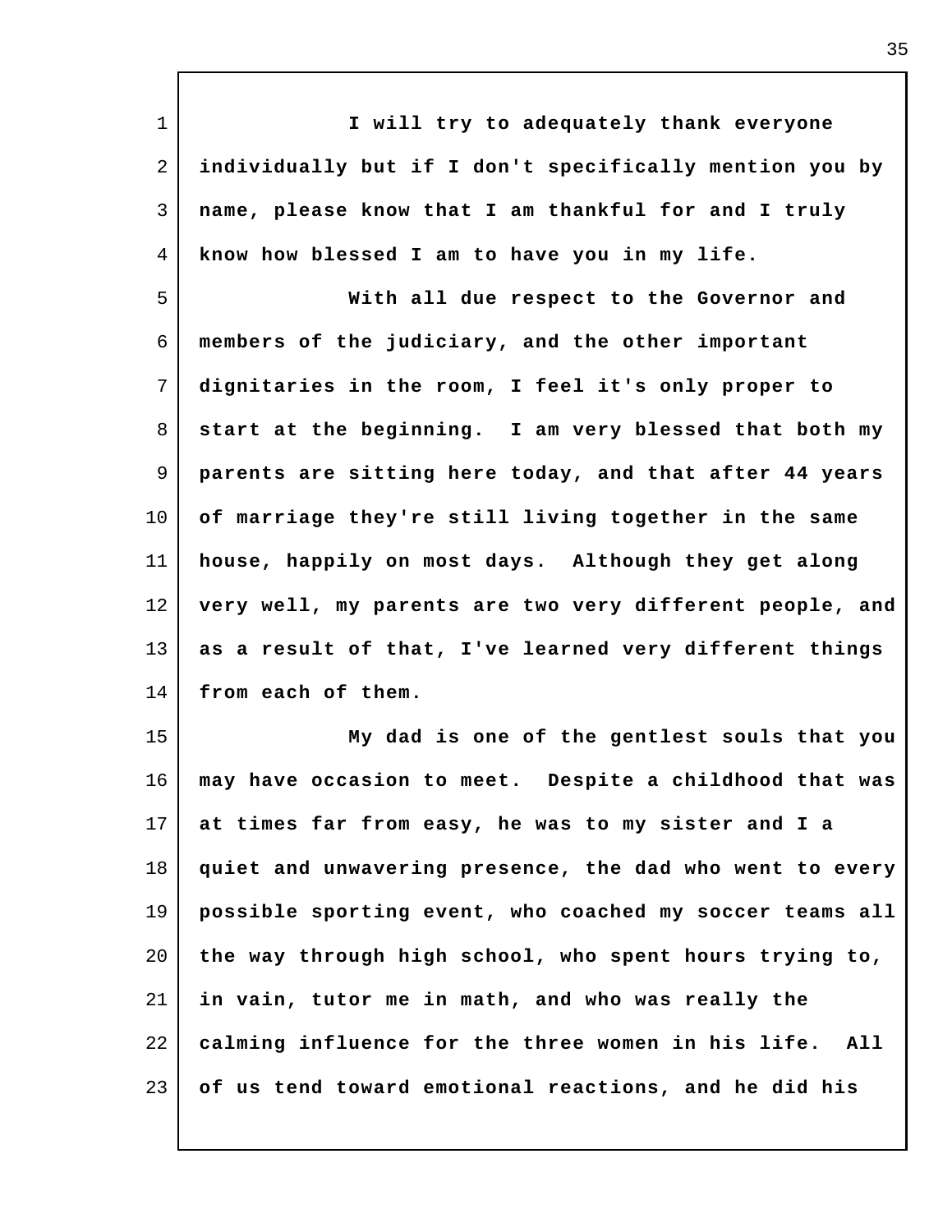| $\mathbf 1$    | very best to keep my mother and my sister and me calm.  |
|----------------|---------------------------------------------------------|
| $\overline{a}$ | My father is incredibly smart. He was                   |
| 3              | educated at some of the best institutions in this       |
| 4              | country, and taught me a great deal about culture and   |
| 5              | history, and probably even a little bit of math. But    |
| 6              | the lesson that stands out for me is that he taught me  |
| 7              | the power of forgiveness. My father was always the one  |
| 8              | who was first ready to forgive every mistake and every  |
| 9              | poor choice, and I made a lot of poor choice in my      |
| $10 \,$        | youth. But I could count on one hand the number of      |
| 11             | times I saw him lose his temper. And he was always the  |
| 12             | first to be ready to forgive, to move forward, to look  |
| 13             | for the positive. So, thank you, dad, for your insights |
| 14             | and for your forgiveness.                               |
| 15             | My mother, in contrast, was the force in our            |
| 16             | family, the one who never let me give up, the one who   |
| 17             | refused to believe I was anything other than the        |
| 18             | smartest and most capable student in every class. She   |
| 19             | taught me very early the two important things. The      |
| 20             | first is that hard work pays off, and the second is the |
| 21             | importance of writing with clarity. When I was about    |
| 22             | ten, my mom went back to school to get her teacher's    |
| 23             | certification and her Master's. She worked during the   |

I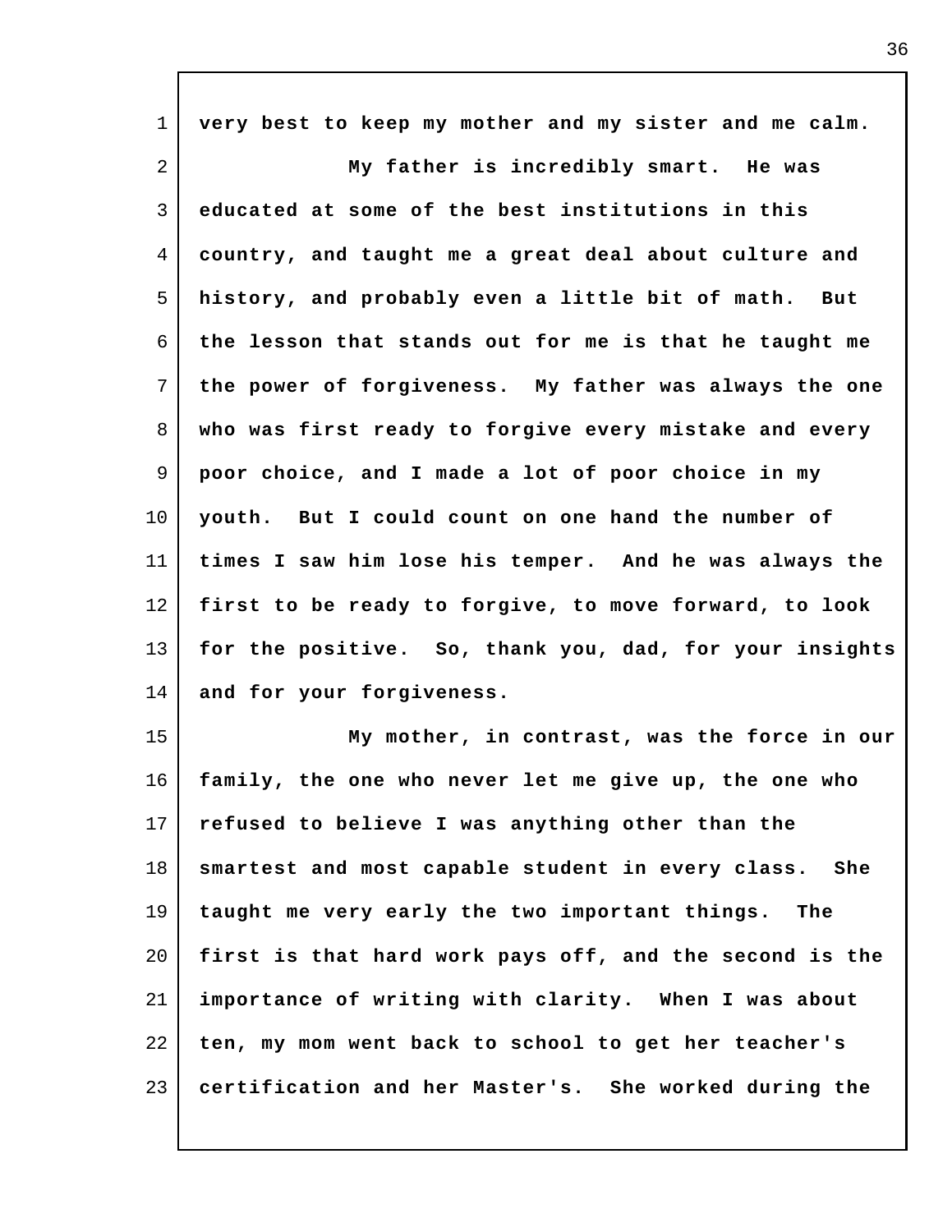| $\mathbf 1$ | day and took classes and studied well into the evening,  |
|-------------|----------------------------------------------------------|
| 2           | all while managing her family. Far more than anything    |
| 3           | she could have said to me, what she demonstrated with    |
| 4           | her work ethic was a lesson that was impressed upon me   |
| 5           | then and continues to resonate with me now. She          |
| 6           | expected nothing less of my sister and I, and, so, when  |
| 7           | I would bring home a 95 on a test, she would praise me   |
| 8           | and, then, she would say, "But what happened to the      |
| 9           | other five percent?" It was frustrating at the time,     |
| $10 \,$     | but her message was not to rest on my laurels, not to be |
| 11          | satisfied with "pretty good."                            |
| 12          | She also was militant about our writing and              |
| 13          | she would sit with me for hours, going over every paper  |
| 14          | line by line, pushing me to refine every sentence, to    |
| 15          | choose my words with more clarity to get across the      |
| 16          | things that I was trying to say. It was torture          |
| 17          | (applause and laughter), but it was a skill that I was   |
| 18          | very grateful for in college and in law school, and up   |
| 19          | until the point where I clerked for Justice Jacobs and I |
| 20          | came face to face with his most relentless red pen.      |
| 21          | Make no mistake, though, my mother never let us doubt    |
| 22          | her unconditional love. She was always there to help me  |
| 23          | sort through every problem, big and small. She remains   |

 $\mathsf{l}$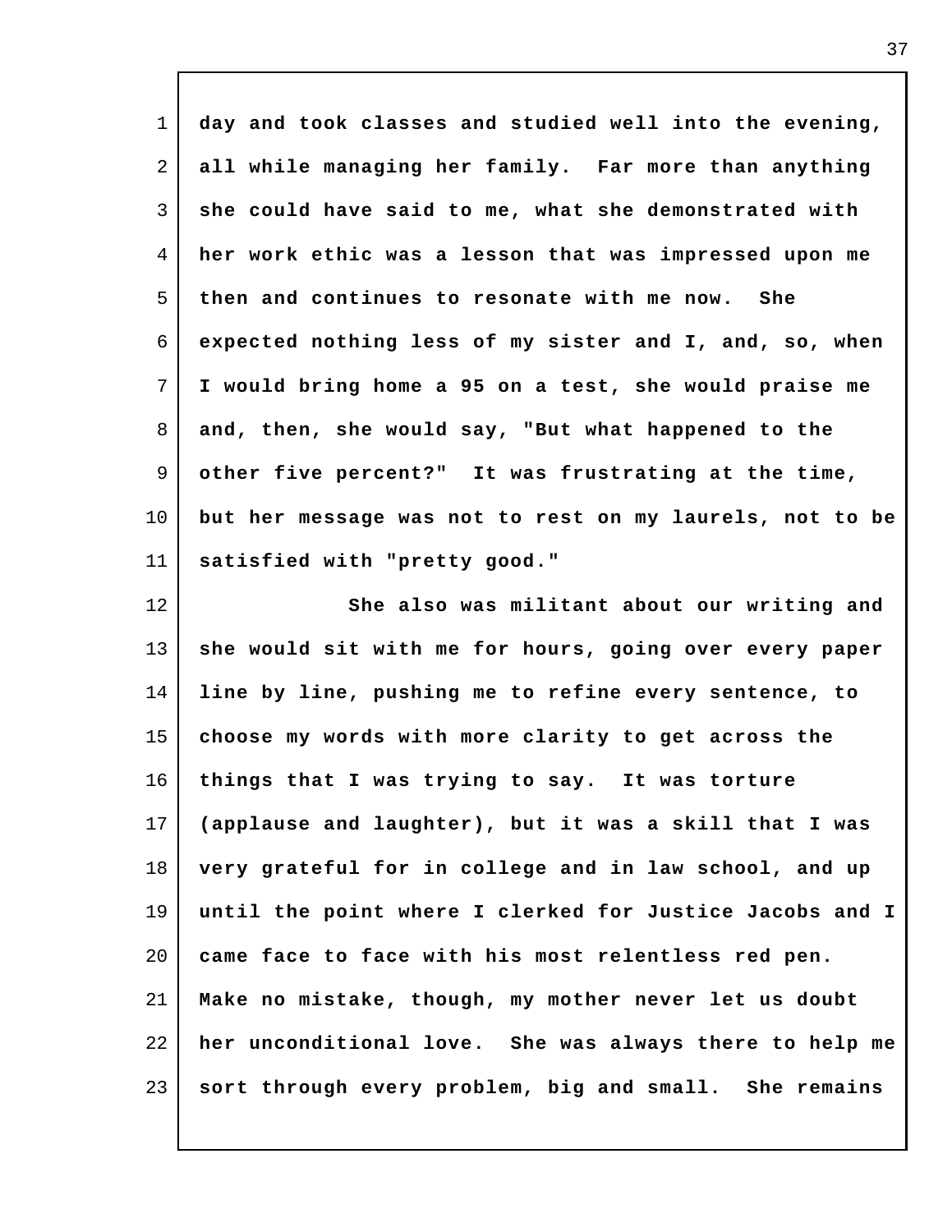1 2 3 4 5 **the person that I always seek out for advice because, as much as my teenage self would have hated it, I'm about to admit that she is nearly always right. So, thank you mom for pushing me to challenge myself, and for being there to pick me up when I stumbled.**

6 7 8 9 10 11 12 13 14 15 16 17 **My sister Alexis is here today. We are almost three years apart in age but we were close from early childhood on, and she remains one of my closest confidants. Apart from her three beautiful children, Maggie, Owen, and Jackson who are also here today, she has not been dealt an easy hand by life. Despite that, she remains one of the strongest people that I know. She refuses to get knocked down, and when she does stumble, she gets right back up with a smile on her face and a confidence that she can go on. I know no one else with as much resilience as my sister has and I admire her greatly.**

18 19 20 21 22 23 **So, that brings me to my three biggest blessings, my husband Brian and our two children, Matthew and Hannah. Brian is a lawyer, but most of you in the room probably don't know him. He practices exclusively in Pennsylvania. If you've met him for more than five minutes, you know that he is truly my better**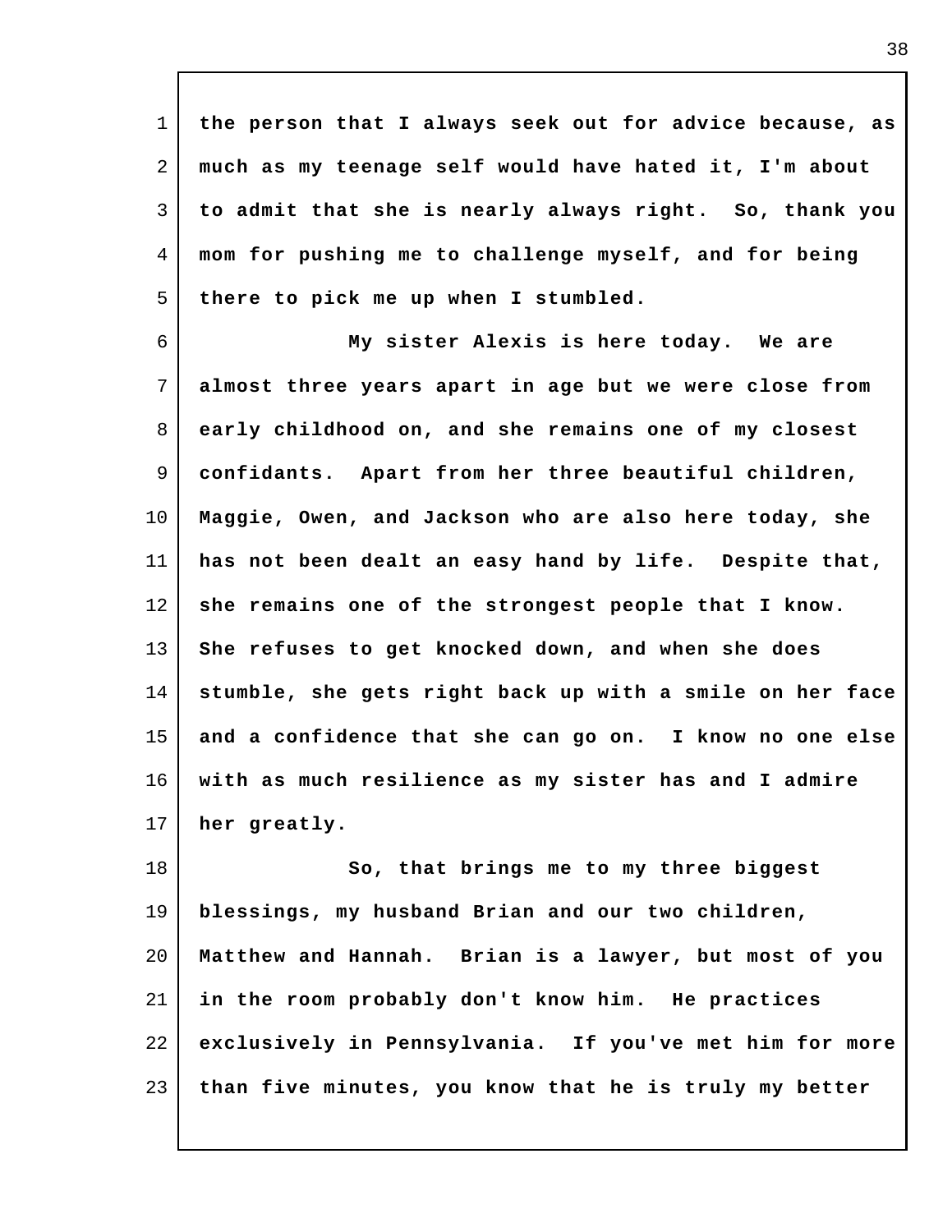1 2 3 4 5 6 7 8 9 10 11 12 13 14 15 16 17 18 19 20 21 22 23 **half. Brian is a devoted father to our children but he is far more than that to me. He is the glue that hold me together. If you know or have a chance to talk to Brian, you'll realize very quickly that he has a much better sense of humor than I. He has kept me laughing through some of the darkest periods in my life. What you might not know but what I cannot allow to go unacknowledged today is that I truly would not be sitting here today if it were not for him. Four and a half years ago when the position of master in Chancery opened up, I remember calling Brian to tell him about the position and that I was interested in applying for it. And what I remember saying to him was that, if I applied and was lucky enough to be offered the position, it would mean scrapping a number of plans that we were making for our family, including where we would live and where our children would go to school, and the flexibility that he would have in pursuing his own career. And I am not exaggerating when I tell you that he did not hesitate for a moment before saying you have to go for it, this could be a once in a lifetime opportunity. He was right about the nature of the opportunity and he has supported me every day since.**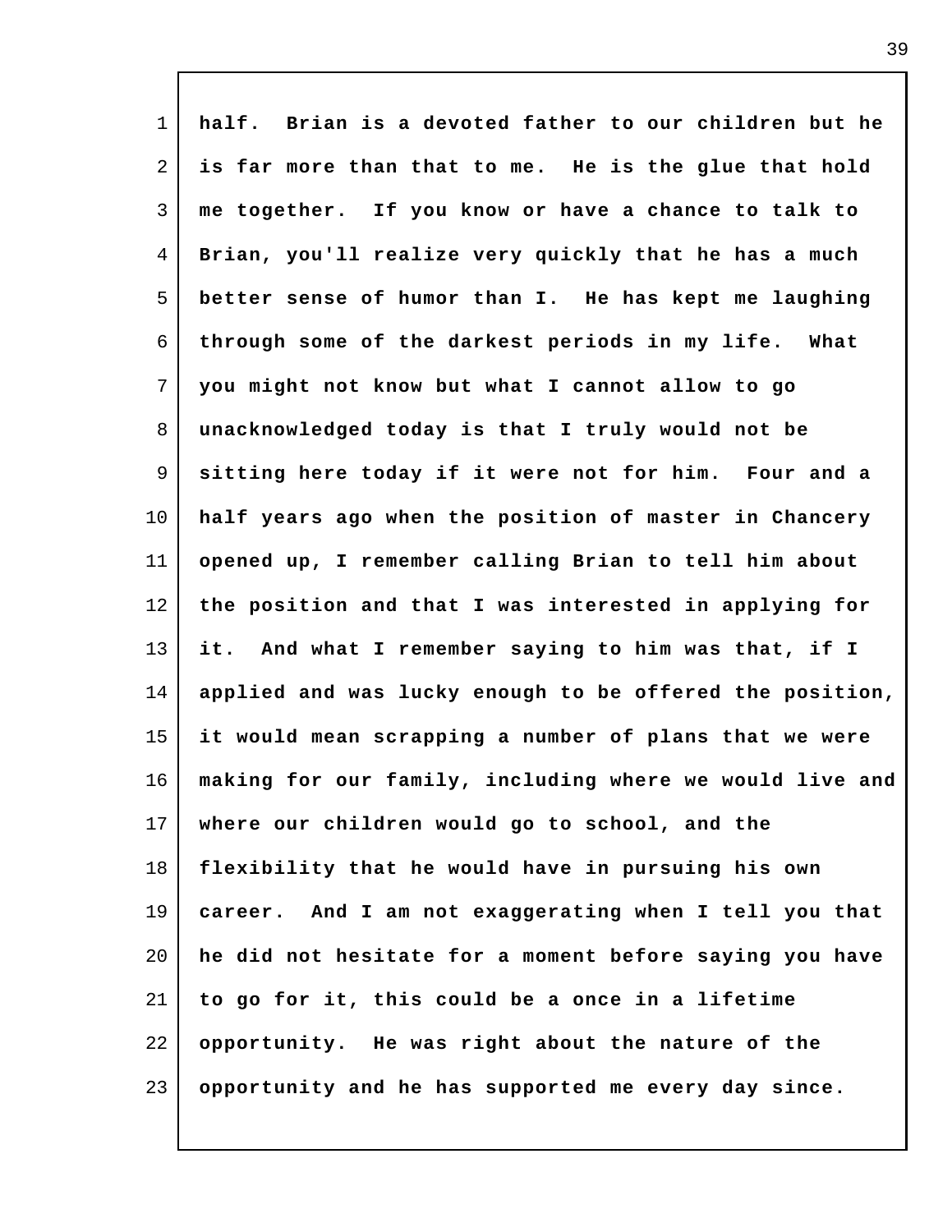| $\mathbf 1$ | So, Brian, thank you for being a partner in the truest   |
|-------------|----------------------------------------------------------|
| 2           | sense of the word. I hope our children are one day as    |
| 3           | blessed in marriage as I have been.                      |
| 4           | Matthew and Hannah aren't here but this is               |
| 5           | being transcribed (laughter), and, so, I'll say what I   |
| 6           | was going to say to them. You know, I don't want to      |
| 7           | leave Matthew's favorite part out (applause and          |
| 8           | laughter). Matthew and Hannah, I am proud of many        |
| 9           | things in my life but nothing more so than I am your     |
| $10 \,$     | mother. You are funny, kind, and loving, and I hope you  |
| 11          | will always remain the best of friends. If your father   |
| 12          | and I teach you nothing else in life, I hope we teach    |
| 13          | you to be willing to take chances, be willing to try for |
| 14          | something even if you might not get it, because the      |
| 15          | sting of not trying will last far longer than the sting  |
| 16          | of not succeeding.                                       |
| 17          | I have to also acknowledge my mother-in-law              |
| 18          | and father-in-law who traveled all the way from Texas to |
| 19          | be here. I got about as lucky as anybody can get in      |
| 20          | Bruce and Muriel who epitomize the term salt of the      |
| 21          | earth. They raised four unique and incredible sons.      |
| 22          | They suffered every parent's worst nightmare when they   |
| 23          | lost their son Matt to muscular dystropy. And they came  |
|             |                                                          |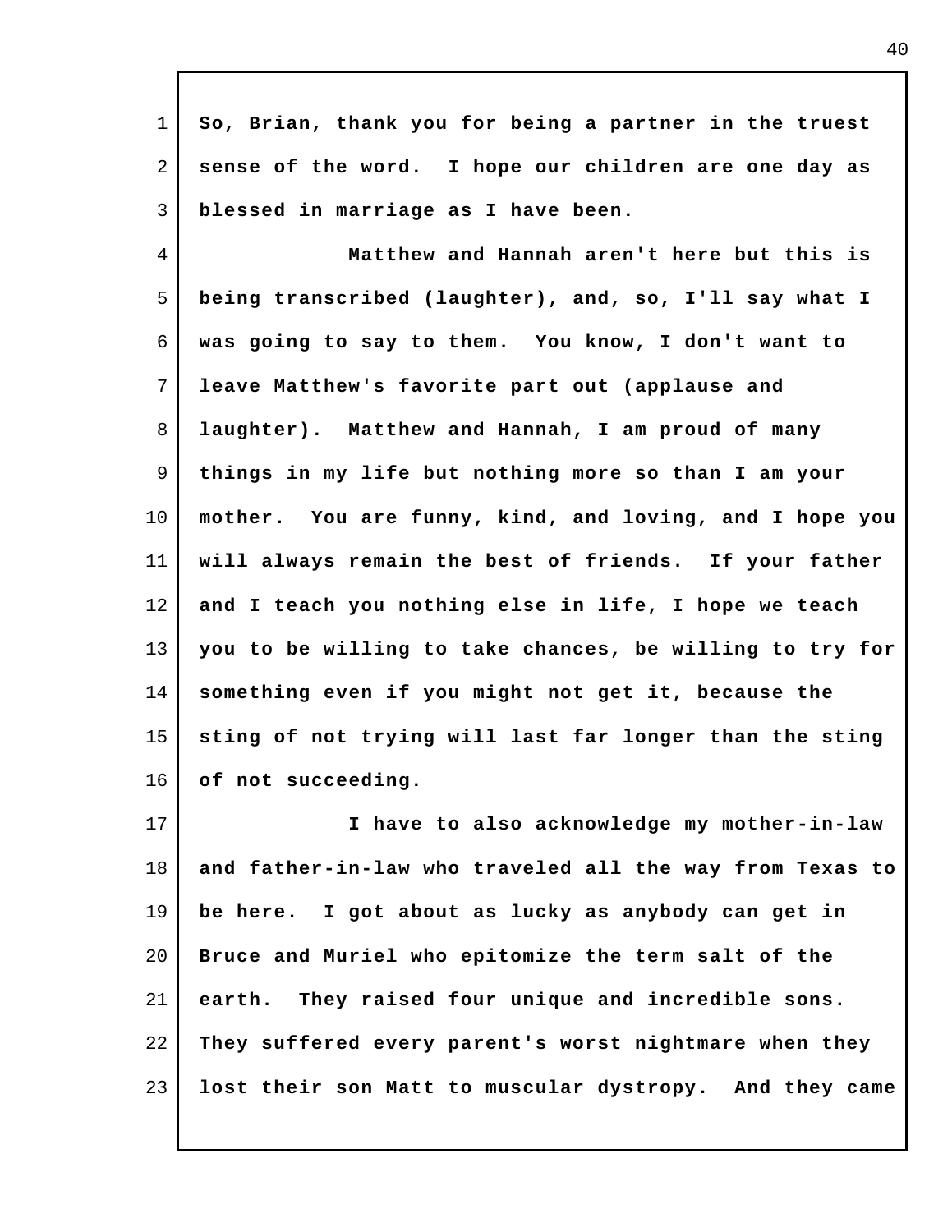| $\mathbf{1}$ | out on the other side of that tragedy with a deeper     |
|--------------|---------------------------------------------------------|
| 2            | faith and a commitment to family as anybody could hope  |
| 3            | to have. So, thank you both for making me part of your  |
| 4            | family and for supporting me.                           |
| 5            | I want to thank my Godparents, my aunts, my             |
| 6            | cousins, and everybody who took the time to be here     |
| 7            | today. Thank you for the support that you have given to |
| 8            | me and my family.                                       |
| 9            | That brings me to the professional side of              |
| $10 \,$      | my thank yous, and I'll start, of course, with the      |
| 11           | Governor. Governor, thank you so very much for your     |
| 12           | nomination. I know you had a number of qualified        |
| 13           | candidates from which to choose and I am honored and    |
| 14           | humbled to be your choice. Thank you to the members of  |
| 15           | the Judicial Nominating Commission for your thoughtful  |
| 16           | interviewing of all the candidates, and to the members  |
| 17           | of the Senate for considering and confirming my         |
| 18           | nomination.                                             |
| 19           | I would be remiss if I did not acknowledge              |
| 20           | and thank the many people who changed their plans to be |
| 21           | here today, including a number of my current and former |
| 22           | colleagues. I know a number of my Superior Court        |
| 23           | colleagues changed their schedules and even their       |
|              |                                                         |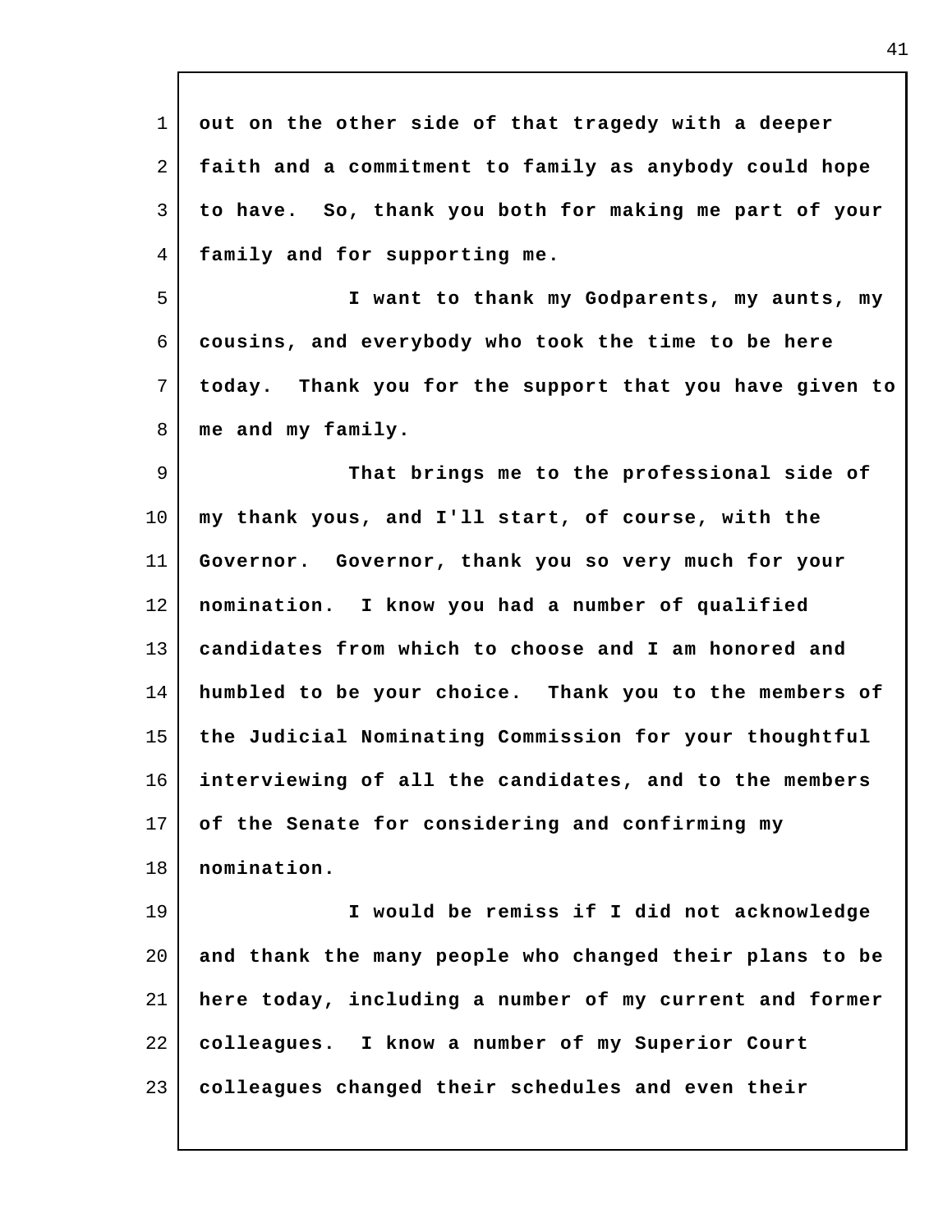| $\mathbf{1}$ | vacation plans to be here, and I am honored by that.     |
|--------------|----------------------------------------------------------|
| 2            | The Chief Justice, the Chancellor, Vice Chancellor       |
| 3            | Glasscock, Vice Chancellor Montgomery-Reeves, and        |
| 4            | Justice Jacobs, as well as, I think, a number of other   |
| 5            | people who changed or cancelled their plans to be at the |
| 6            | Tulane corporate conference in order to be here today,   |
| 7            | and that is incredibly humbling to me. And I'll just     |
| 8            | apologize in advance that the refreshments outside       |
| 9            | cannot compete with the food and drink available in New  |
| 10           | Orleans.                                                 |
| 11           | (Applause and laughter.)                                 |
| 12           | JUDGE LeGROW: As you all have heard by now,              |
| 13           | I began my professional career as a law clerk to Justice |
| 14           | Jacobs, and there was no more informative year in my     |
| 15           | professional career. There are a few people in this      |
| 16           | room who have had the privilege of working with Justice  |
| 17           | Jacobs and who, therefore, know about his legendary red  |
| 18           | pen and his incredible sense of humor. But far beyond    |
| 19           | honing my writing skills and playing pranks on me, which |
| 20           | he did both, and I will never, Jack, be as good a writer |
| 21           | as you are. But in my clerkship year, Justice Jacobs     |
| 22           | spent the time teaching me how to think critically and   |
| 23           | how to dig beyond the well-packaged arguments the        |

 $\Gamma$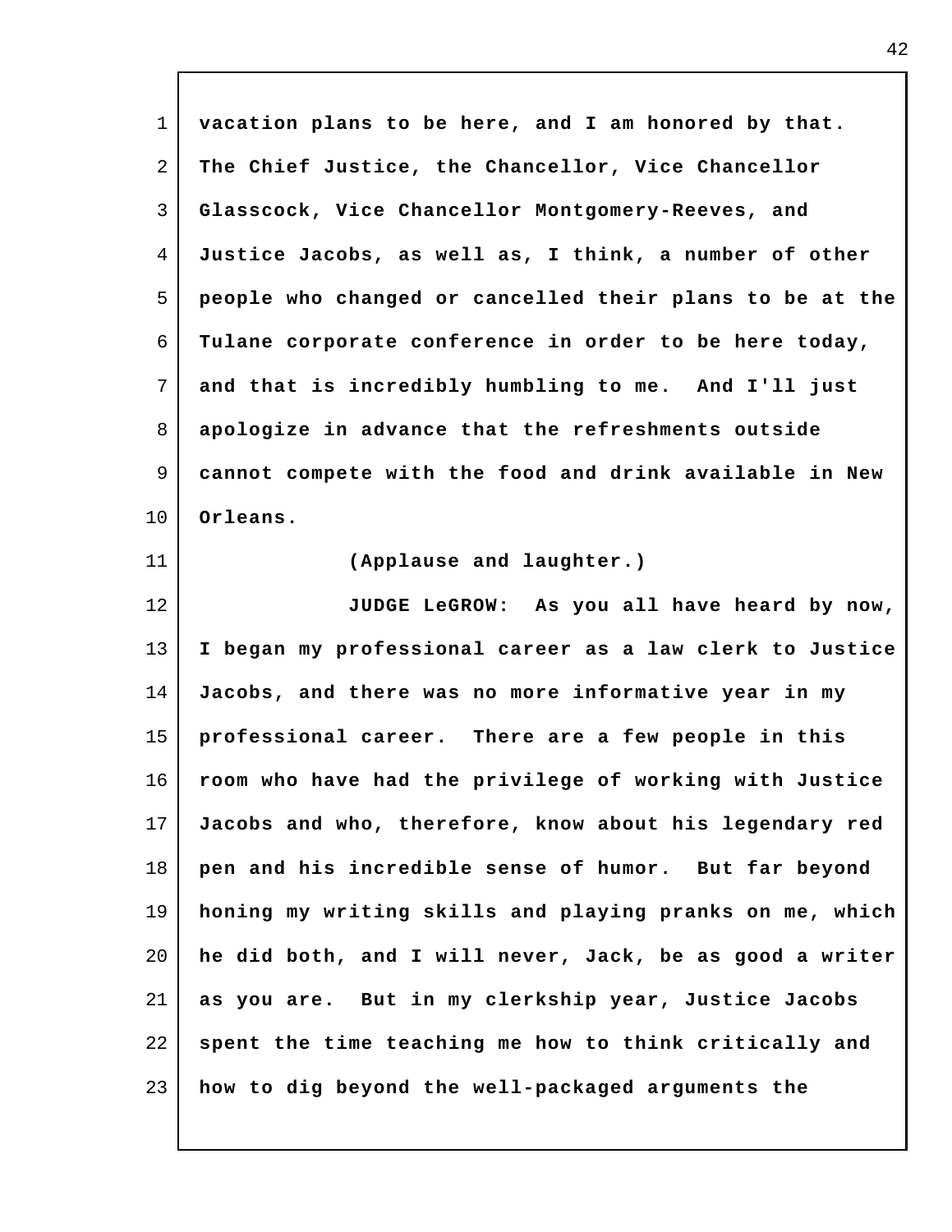1 2 3 4 5 **lawyers were making to truly think about the broader implications of the case. I am blessed that long after my clerkship ended, Justice Jacobs has been a mentor to me. So, thank you, Jack, for your sage advice and for your kind words today.**

6 7 8 9 10 11 12 13 14 15 16 17 18 19 20 21 22 **After clerking, I spent several years at Potter, Anderson & Corroon. Many of my colleagues are in the audience today and rather than acknowledge the people individually and running the risk of leaving somebody out, I will say that each of my colleagues, associates, and partners, as well as the very talented staff, played a role in making this day possible. I had the privilege of working with some of the very best lawyers in this state, who taught me a great deal about professionalism and ethics, as well as substantive law, and who gave me the opportunities to grow as a lawyer. I owe a debt of thanks to my friend Jennifer Wasson for her friendship, honesty, and advice. Jennifer and I, as she said, have been friends for a decade and I don't know a lawyer who is as genuine or who has as much integrity. Thank you for speaking today, Jennifer. I also have to acknowledge Margie Pietras,**

23 **who was my assistant at Potter for the last two and a**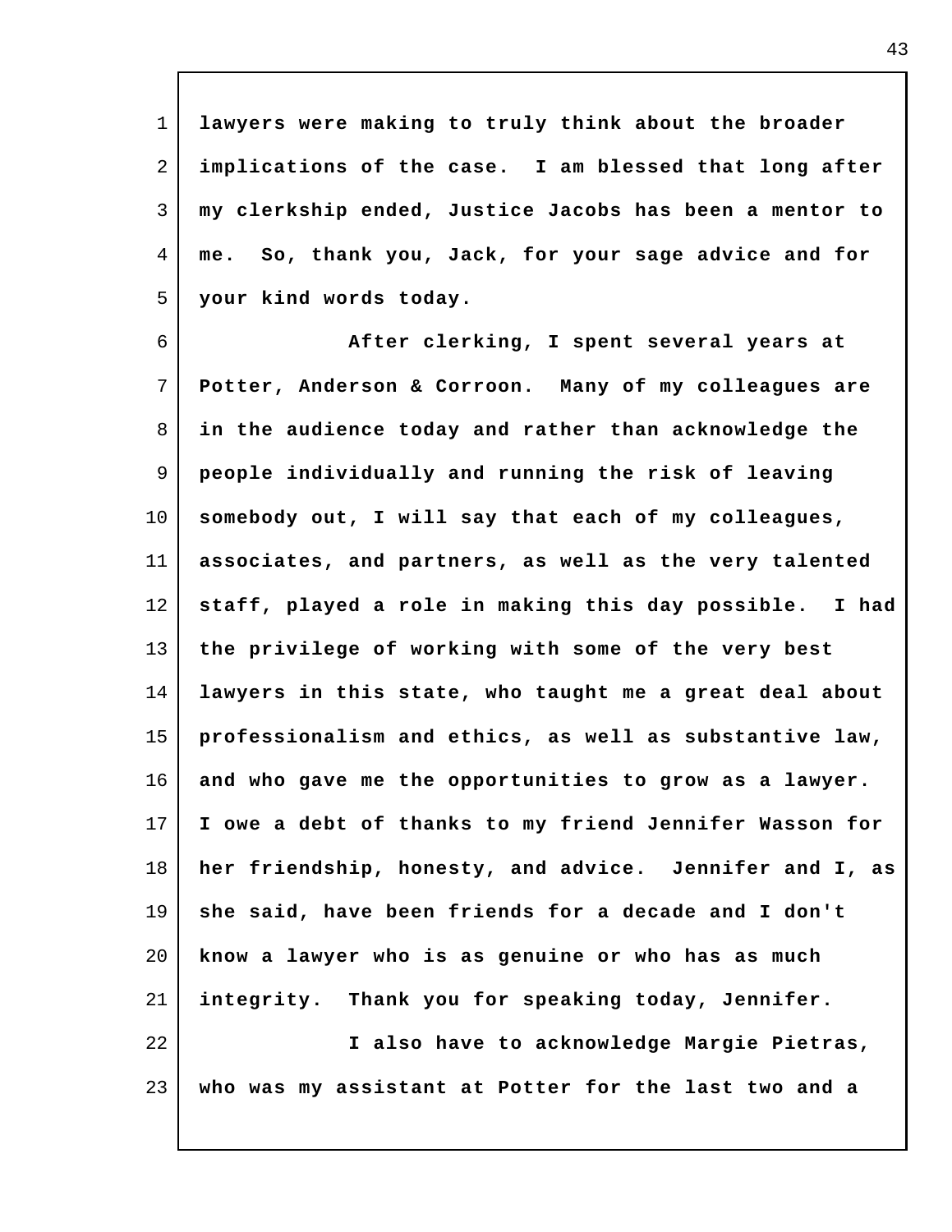| $\mathbf{1}$   | half years I was there. Margie -- and this is            |
|----------------|----------------------------------------------------------|
| 2              | amazing -- has been with the firm for over 60 years, but |
| 3              | far more than the length of her service, far more        |
| $\overline{4}$ | remarkable is the fact that she is beloved by every      |
| 5              | single person there and she is incredibly adept at her   |
| 6              | job. I miss working with her, but I am very blessed      |
| 7              | that she continues to be a dear friend.                  |
| 8              | When I moved from private practice to the                |
| 9              | Court of Chancery a number of years ago, I gained a new  |
| $10 \,$        | set of colleagues and friends. I want to thank the       |
| 11             | Chief Justice, who had to step away. But he took a       |
| 12             | chance on a relative unknown when he gave me this spot,  |
| 13             | and he has continued to be a mentor and friend to me.    |
| 14             | None of this would be happening today had he not offered |
| 15             | me that position and I am eternally grateful for it. I   |
| 16             | am, likewise, very thankful to the Chancellor for        |
| 17             | allowing me to stay when he took office.                 |
| 18             | FROM THE FLOOR: Easy call.                               |
| 19             | JUDGE LeGROW: And for always treating me as              |
| 20             | an equal and for supporting my career and my application |
| 21             | for this position despite the fact that it was already a |
| 22             | period of unprecedented turnover in the Court. It was    |
| 23             | an honor to serve as a master on your Court and to       |

 $\Gamma$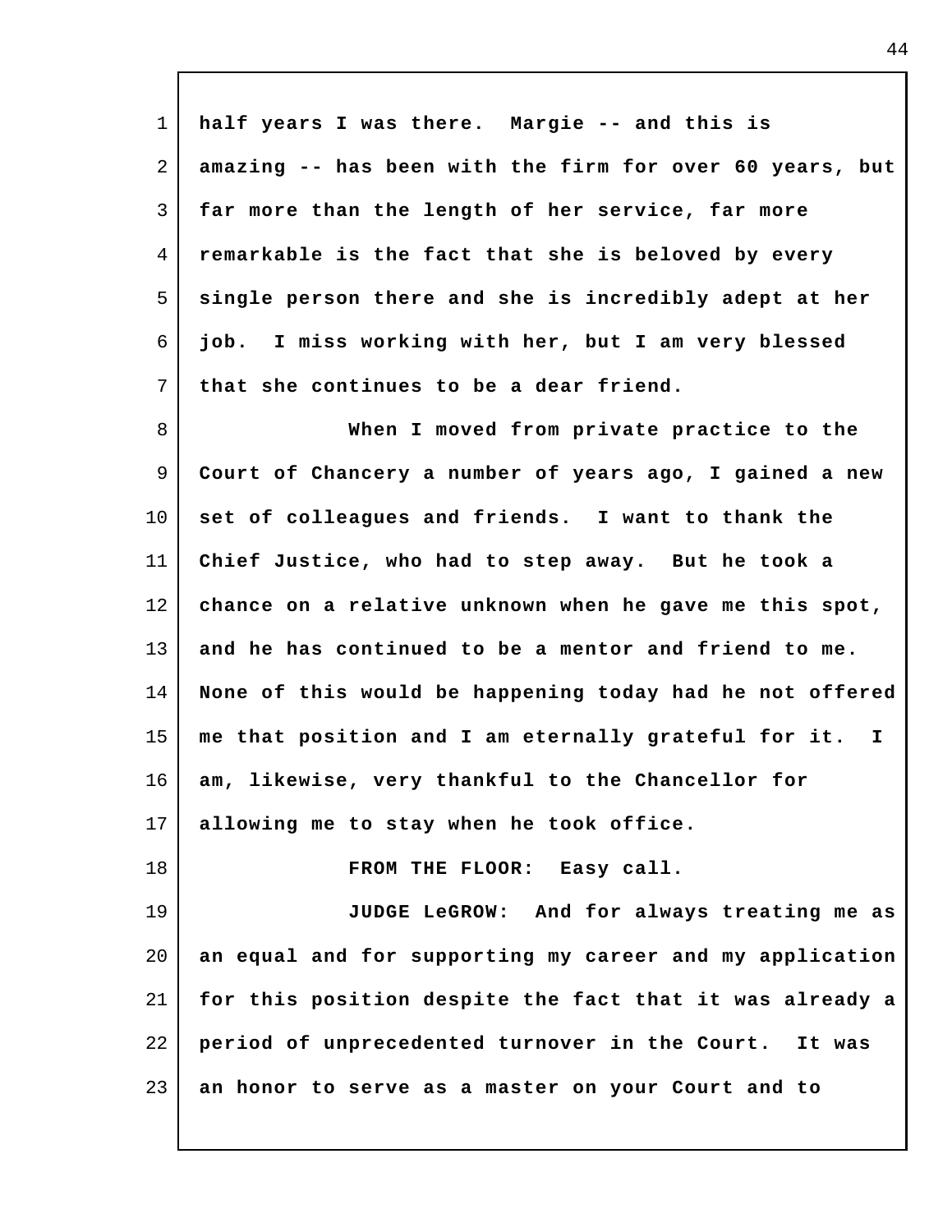| $\mathbf{1}$   | benefit from your decisive but inclusive leadership.               |
|----------------|--------------------------------------------------------------------|
| $\overline{a}$ | Thank you also to each of the Vice                                 |
| 3              | Chancellors, to Master Ayvazian, and to the talented               |
| 4              | members of the Court of Chancery staff, all of whom made           |
| 5              | the last four years an absolute pleasure. Both the                 |
| 6              | judges on that Court and the staff who support them                |
| 7              | display an unparalled work ethic and a commitment to               |
| 8              | public service. I owe a particular debt of thanks to my            |
| 9              | tireless, pleasant -- I don't know where she is -- and             |
| 10             | exceedingly practical assistant Ramona Monsen, to Renee            |
| 11             | Kinsey who I know is here -- oh, there she is -- who is            |
| 12             | one of the smartest and most dedicated people I've had             |
| 13             | the privilege of working with; and to Karlis Johnson,              |
| 14             | whose advice and assistance has been so valuable to me.            |
| 15             | Thank you to everyone with whom I've worked for your               |
| 16             | patience and for your friendship.                                  |
| 17             | That brings me finally to my new colleagues                        |
| 18             | and to the Superior Court staff. I was privately sworn             |
| 19             | in a few weeks ago and I have learned a number of things           |
| 20             | since then, but the chief among them is that Chancery              |
| 21             | does not happen to be exclusive on talented staff.<br>$\mathbf{I}$ |
| 22             | have already been the beneficiary of the wealth of                 |
| 23             | knowledge and the quick thinking of the staff, and I               |

I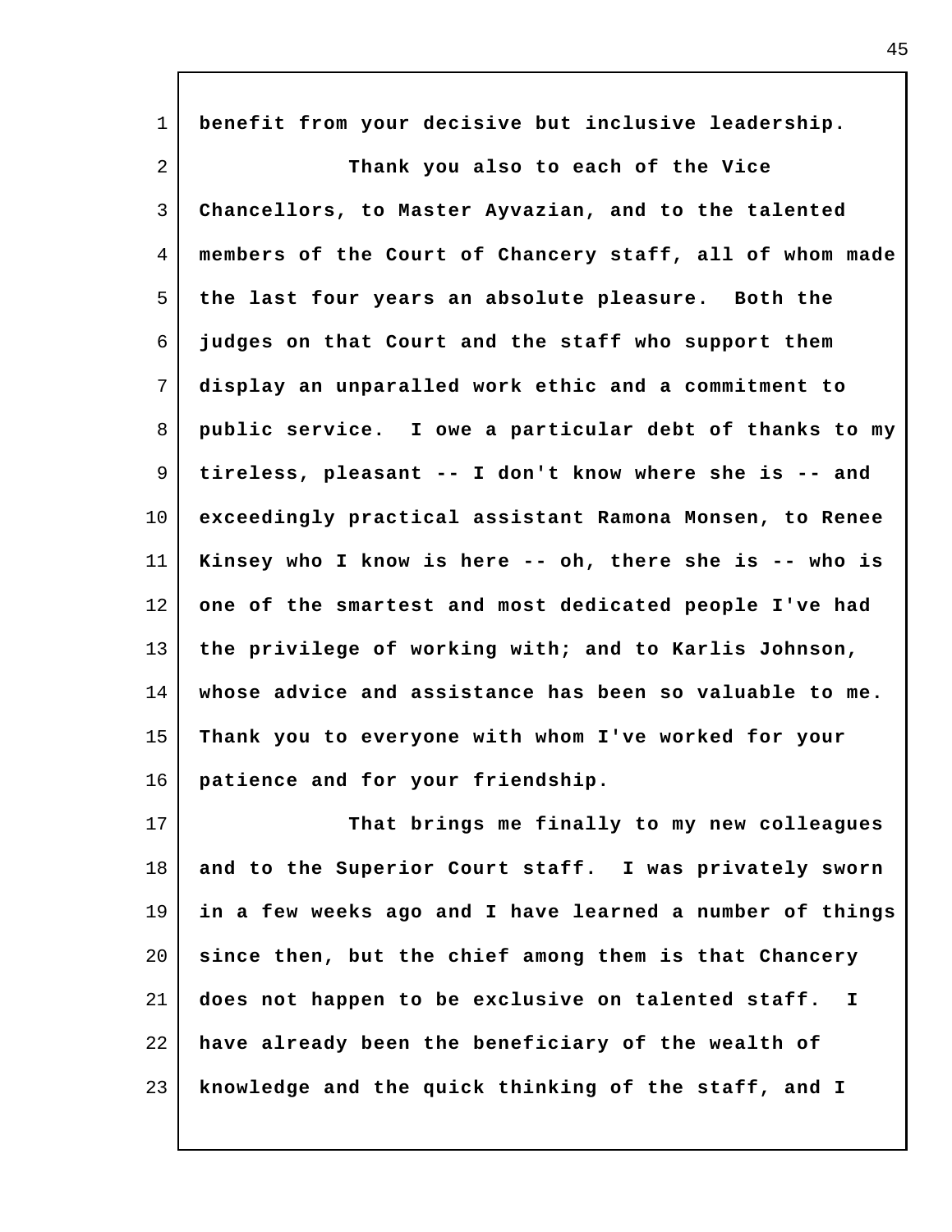| $\mathbf{1}$   | look forward to getting to know and working with each of             |
|----------------|----------------------------------------------------------------------|
| 2              | Thank you in particular to my new judicial<br>you.                   |
| 3              | assistant Mary Santo, to my law clerk, Christina Belitz,             |
| $\overline{4}$ | for your patience and your gentle suggestions, as well               |
| 5              | as with your assistance in making today possible. Thank              |
| 6              | you also to Linda Carmichael, Mark Zaffarano, Roger                  |
| 7              | Crane, Ellen Slewinski (PH.), and Karlis Johnson for                 |
| 8              | working so hard to organize this ceremony today.                     |
| 9              | Finally, I am blessed to be trading one                              |
| $10 \,$        | supportive group of colleagues for another, and I want               |
| 11             | to personally thank each of the judges on the Superior               |
| 12             | Court, who have welcomed me with open arms, offered me               |
| 13             | advice to ease my concerns about making this transition,             |
| 14             | and willingly put aside their significant workloads to               |
| 15             | answer my questions and to accompany me to hearings.<br>$\mathbf{I}$ |
| 16             | also appreciate the gentle reminders about which button              |
| 17             | I am supposed to be pushing on the elevator (applause                |
| 18             | and laughter). It's more confusing when you think of                 |
| 19             | it.                                                                  |
| 20             | I am so truly honored to count myself as one                         |
| 21             | of you and I thank you all, again, for coming, and I                 |
| 22             | hope you'll stay for refreshments.                                   |
| 23             | (Applause.)                                                          |
|                |                                                                      |

 $\mathsf{l}$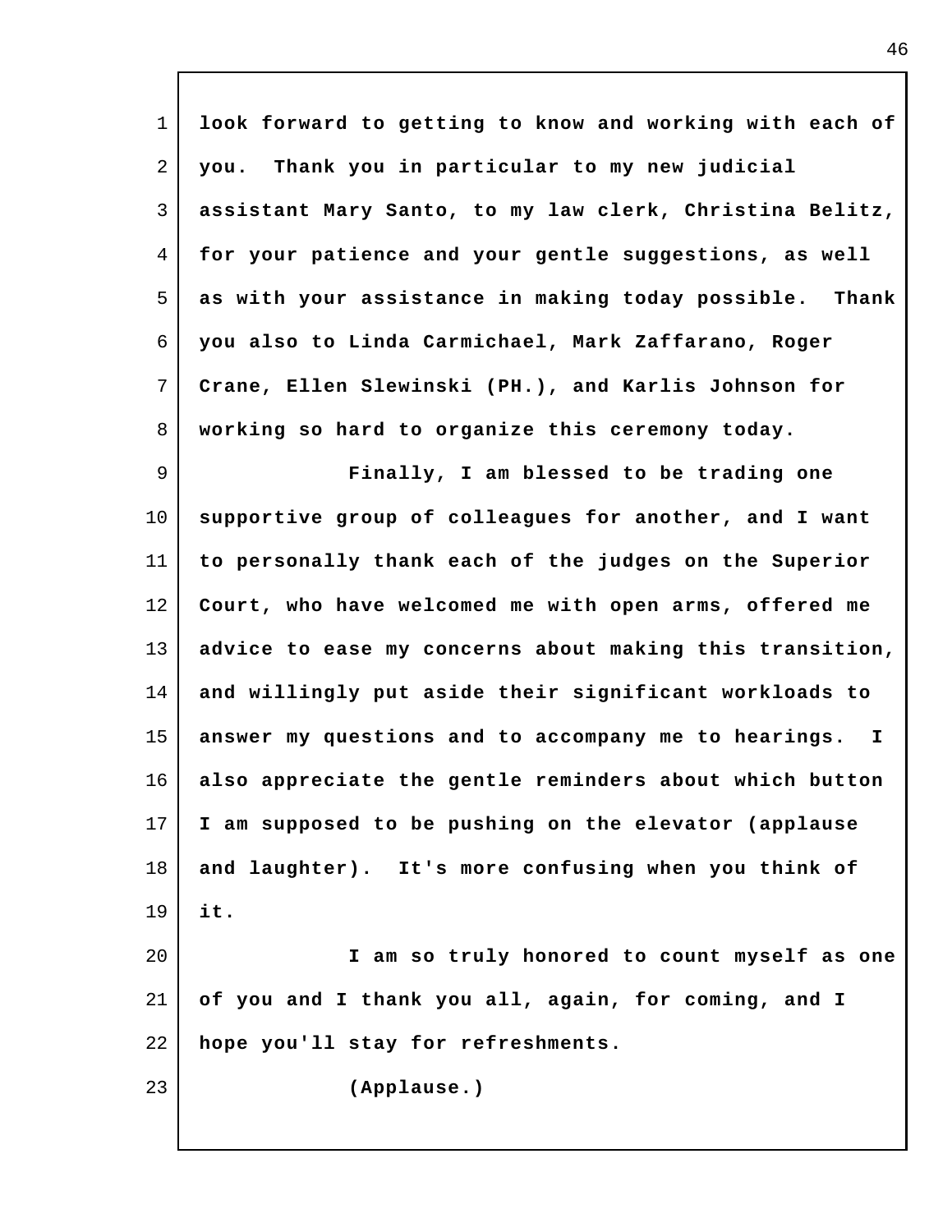| $\mathbf{1}$    | PRESIDENT JUDGE JURDEN: Ladies and                     |
|-----------------|--------------------------------------------------------|
| $\overline{2}$  | gentlemen, that now concludes this special session.    |
| $\mathfrak{Z}$  | Please stay and greet our new judge, and there will be |
| 4               | refreshments if Matthew and Hannah haven't been out    |
| 5               | there all this time. We're in recess.                  |
|                 |                                                        |
| $\epsilon$<br>7 | (Special session concluded at 2:28 p.m.)               |
|                 |                                                        |
| 8               |                                                        |
| 9               |                                                        |
| 10              |                                                        |
| 11              |                                                        |
| 12              |                                                        |
| 13              |                                                        |
| 14              |                                                        |
| 15              |                                                        |
| 16              |                                                        |
| 17              |                                                        |
| 18              |                                                        |
| 19              |                                                        |
| 20              |                                                        |
| 21              |                                                        |
| 22              |                                                        |
| 23              |                                                        |
|                 |                                                        |